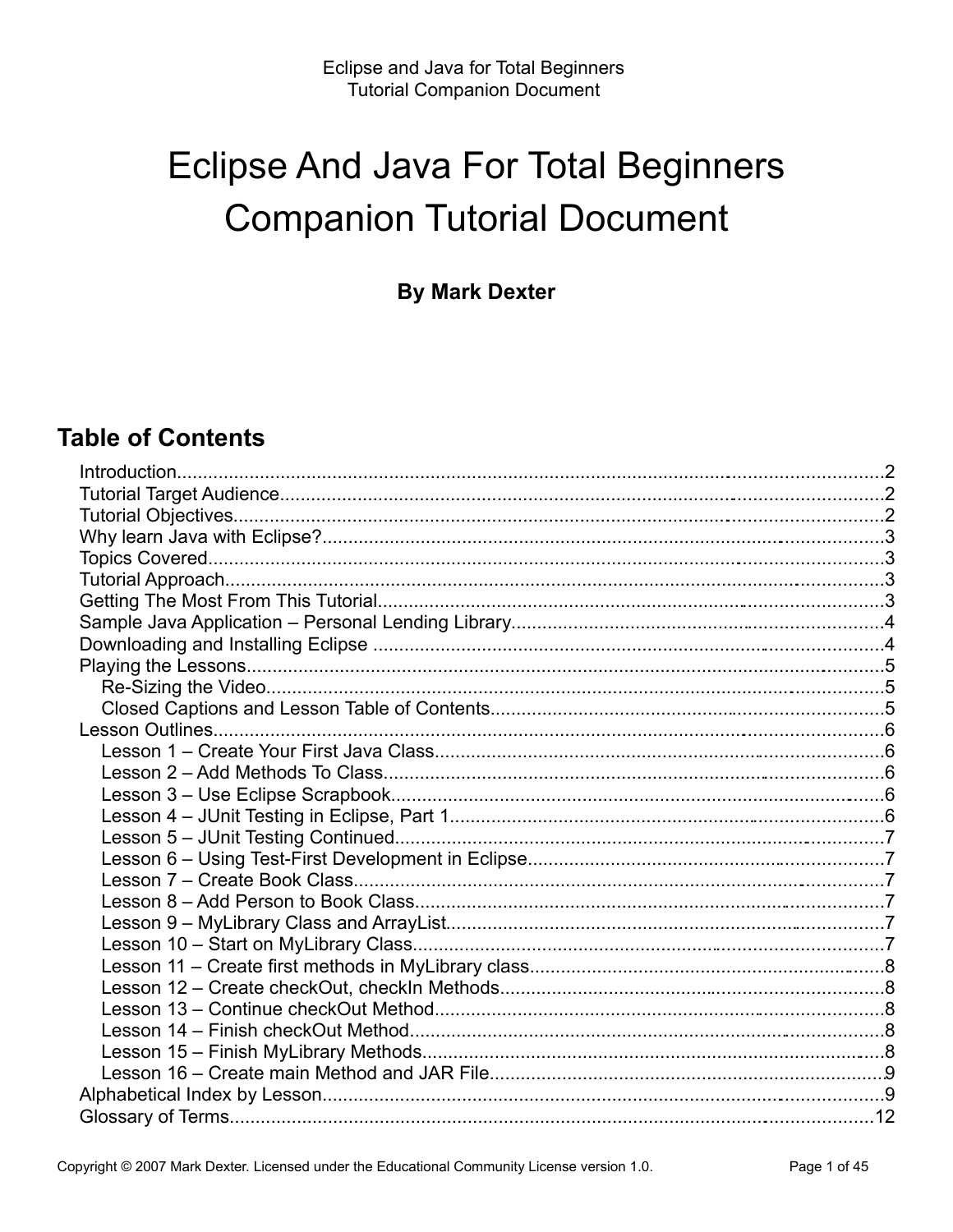## **Introduction**

This document is designed to accompany the "Eclipse And Java For Total Beginners" video tutorial, which is available at [http://eclipsetutorial.sourceforge.net/.](http://eclipsetutorial.sourceforge.net/)

## **Tutorial Target Audience**

This tutorial is targeted for people who are new to Eclipse and to Java. It is designed to work either for those with prior programming experience in other languages or for those without prior experience.

## **Tutorial Objectives**

The objectives of this tutorial are as follows:

- Demonstrate the basics of using Eclipse for writing Java programs
- Demonstrate how to use Eclipse for agile software development
- Demonstrate how to use existing Java learning resources (tutorials, examples, books) within **Eclipse**
- Create a foundation for continuing to learn Java and Eclipse

Note that Java and Eclipse are both large subject areas that cannot possibly be mastered in a short period of time. This tutorial will help get you started and give you some of the skills needed to learn on your own.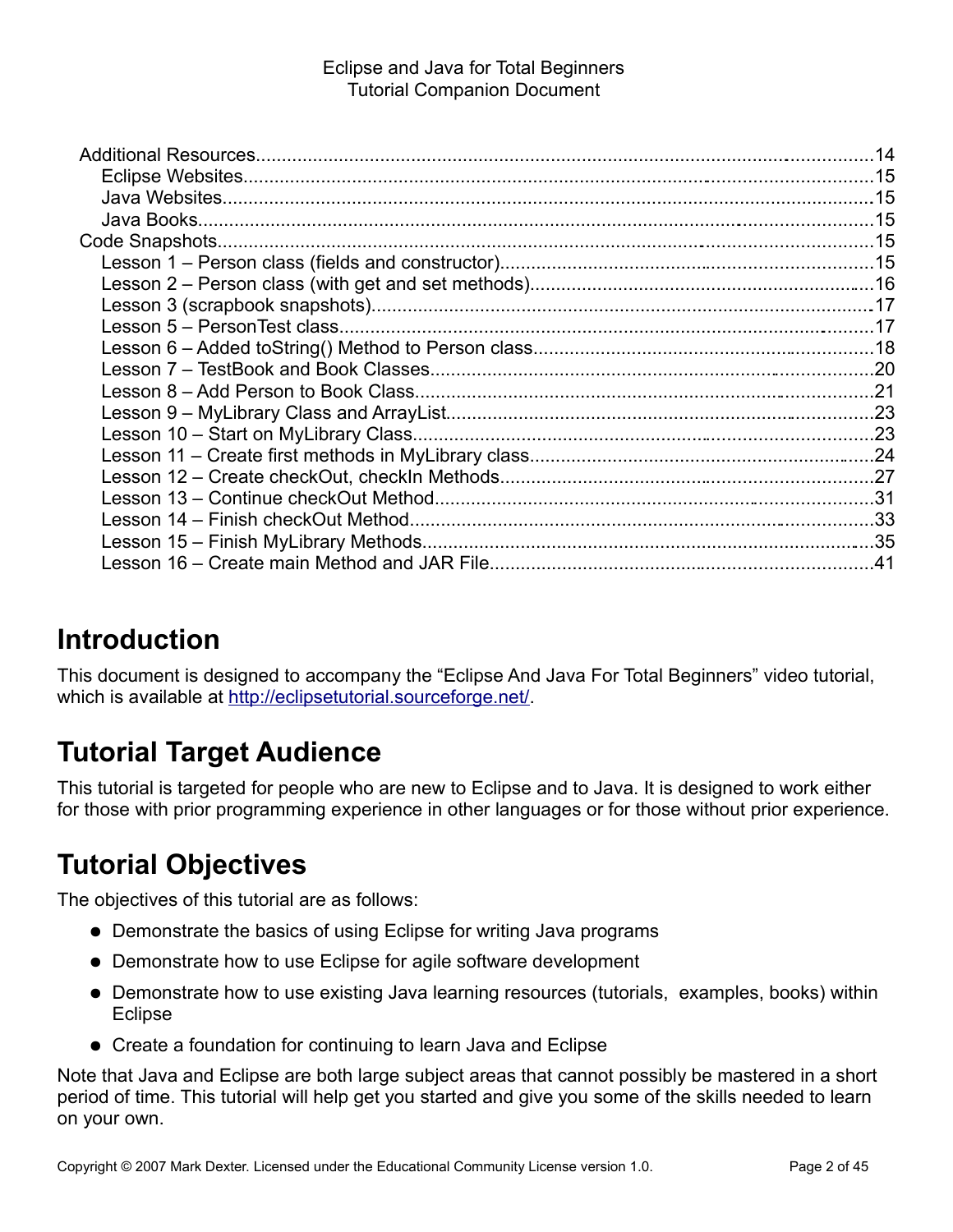## **Why learn Java with Eclipse?**

There are many ways to learn how to program in Java. The author believes that there are advantages to learning Java using the Eclipse integrated development environment (IDE). Some of these are listed below:

- Eclipse provides a number of aids that make writing Java code much quicker and easier than using a text editor. This means that you can spend more time learning Java, and less time typing and looking up documentation.
- The Eclipse debugger and scrapbook allow you to look inside the execution of the Java code. This allows you to "see" objects and to understand how Java is working behind the scenes
- Eclipse provides full support for agile software development practices such as test-driven development and refactoring. This allows you to learn these practices as you learn Java.
- If you plan to do software development in Java, you'll need to learn Eclipse or some other IDE. So learning Eclipse from the start will save you time and effort.

The chief concern with learning Java with an IDE is that learning the IDE itself will be difficult and will distract you from learning Java. It is hoped that this tutorial will make learning the basics of Eclipse relatively painless so you can focus on learning Java.

## **Topics Covered**

This tutorial will cover the following topics:

- Basics of Eclipse for Java development
- Basics of Java and object-oriented programming (OOP)
- Test-driven development (TDD) and unit testing in Eclipse

## **Tutorial Approach**

The tutorial is organized around the following activities.

- Write a small sample Java application to track your personal lending library.
- Use the "test-first" approach to develop most methods.
- Write a "test drive" program and create an executable JAR file, and run the JAR file from the system console.

Concepts are introduced as needed during the development of the sample applications.

## **Getting The Most From This Tutorial**

This tutorial can be used as an in-depth demonstration of Java development in Eclipse. However, if you want to actually learn how to write Java programs in Eclipse, the following approach is recommended: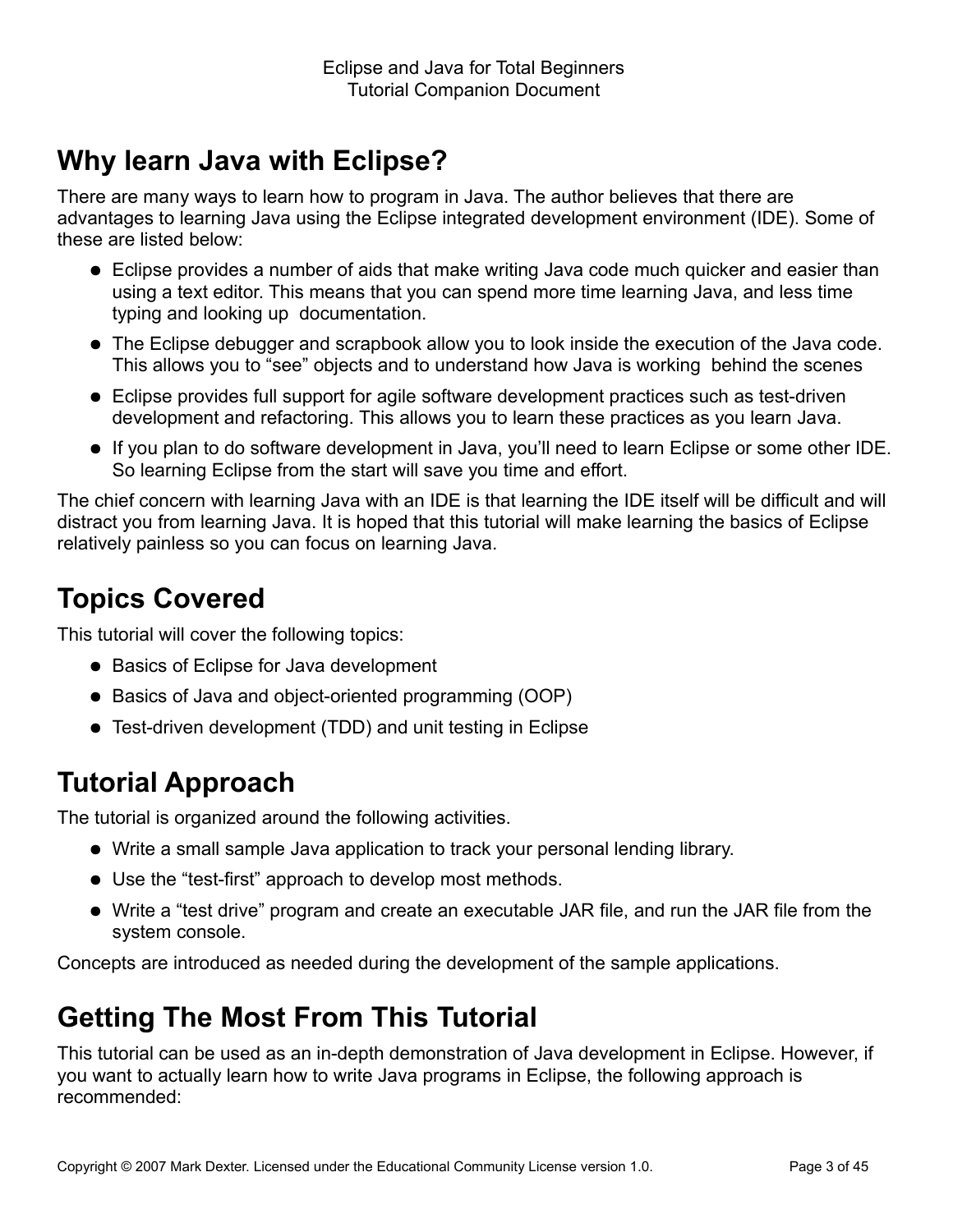- Have Eclipse installed and ready to go.
- Work side-by-side with the lessons, pausing and rewinding as needed.
- Use this guide as needed.
- Consult other resources as needed to understand the topics covered in greater depth.
- Keep a positive attitude!

## **Sample Java Application – Personal Lending Library**

We will develop a small sample application to track our personal library of books. It will also include a list of people to whom we loan our books. The application will have three Java classes:

- 1. Person will have fields for the person's name and a number which will be the maximum number of books this person can borrow at one time.
- 2. Book will have fields for title, author, and the person who is currently borrowing the book.
- 3. MyLibrary will contain a list of all of our books and a list of all of the people who might borrow them.

## **Downloading and Installing Eclipse**

Before Installing Eclipse, you need to have either the Java JDK (Java development kit) or Java JRE (Java runtime engine) installed on your computer. These are available at [http://java.sun.com/javase/downloads/index.jsp.](http://java.sun.com/javase/downloads/index.jsp)

Installing the JDK or JRE is reasonably simple. Detailed, step-by-step instructions, if needed, are available in the PDF Eclipse Tutorial at the [https://www.arctechsoftware.com/tutorial/welcomePage.do.](https://www.arctechsoftware.com/tutorial/welcomePage.do) (Follow the link to "Beginning Eclipse".)

For Java development, the JDK is recommended because it allows you to see documentation and source code for the standard Java classes. However, either the JDK or JRE will work for this tutorial.

This tutorial is based on Eclipse 3.3, although you could use 3.2 and probably later versions as well. Here are the steps to install Eclipse 3.3 from [www.eclipse.org:](http://www.eclipse.org/)

- Navigate to [www.eclipse.org/downloads](http://www.eclipse.org/downloads)
- Select "Eclipse IDE for Java Developers". If your platform is Linux or MacOSX, be sure to select the link to the right. Note that you can use "Eclipse IDE for Java EE Developers", "Eclipse for RCP/Plug-in Developers", or "Eclipse Classic" as well. All of these include the Java development portions of Eclipse used in this tutorial.
- On the [www.eclipse.org/downloads](http://www.eclipse.org/downloads) page, follow the link "Find out more". Scroll your browser to display the far right-hand side of the screen to the column "Tutorials and Help". The first tutorial is a Screencam tutorial that steps you through downloading and installing Eclipse on Windows.

The Eclipse installation is very straightforward. There is no installation program. Instead, you just create the top-level folder and the unzip the file inside this folder. In Windows XP, for example, just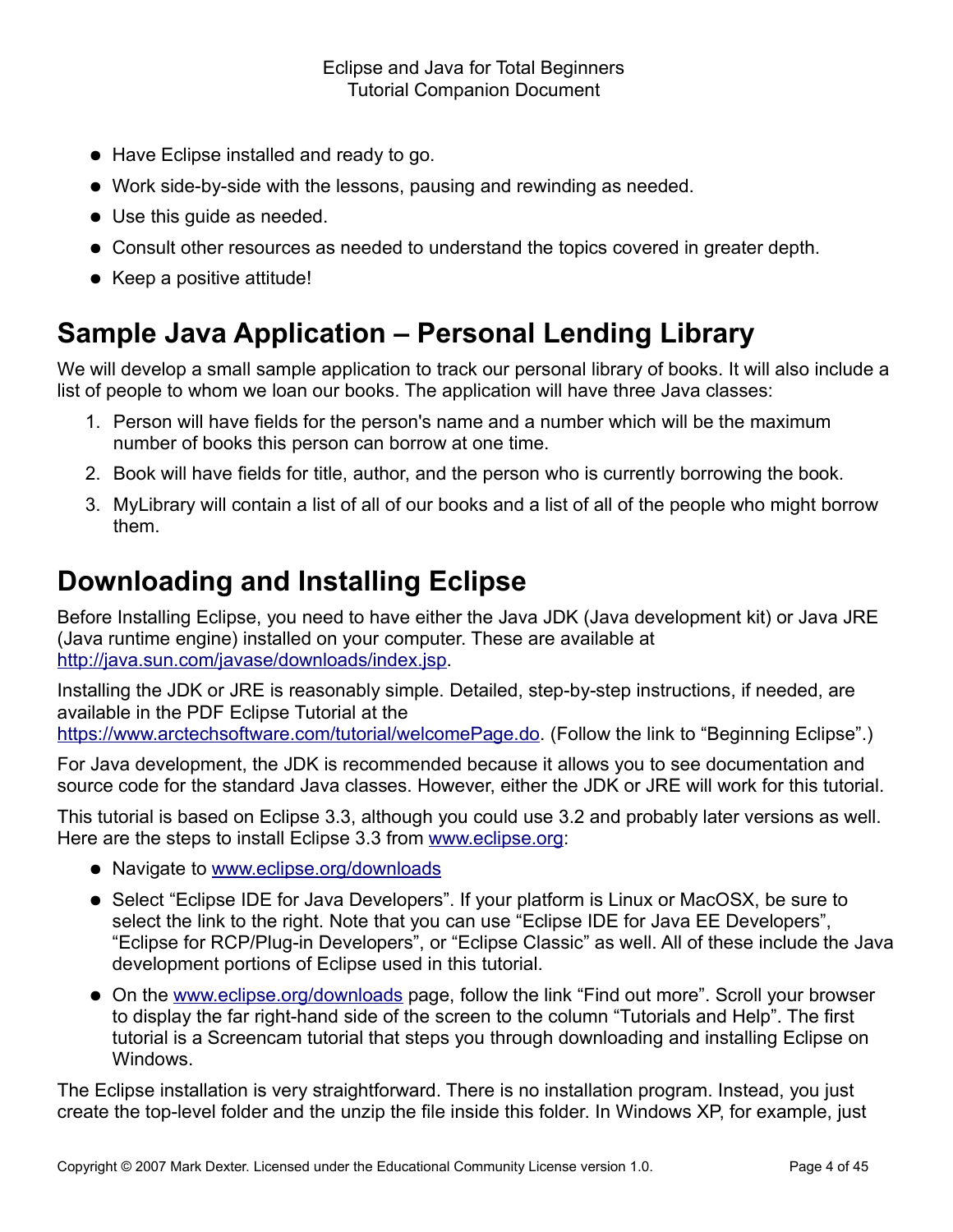copy the zip file to your root directory (e.g., "C:\") and then unzip the downloaded zip file. This will create a folder called "C:\eclipse". The Eclipse programs will be created in several subfolders (configuration, features, plugins, readme). The procedure for Linux is similar, except your unzip the .tar.gz file.

## **Playing the Lessons**

To play the lessons, follow these steps.

- 1. Download the 16 lesson zip files (totalbeginnerlessonxx.zip).
- 2. Unzip each lesson's zip file into a directory on your system.
- 3. Find the file called "lessonxx.html", where xx is the lesson number 01-16.
- 4. Open this file with your browser (e.g., Internet Explorer or Firefox) and press the large play button on the video thumbnail. The lesson should play inside the browser. Note that you need to have the Adobe Flash player installed on your system. This can be downloaded from Adobe at [http://www.adobe.com/products/flashplayer/.](http://www.adobe.com/products/flashplayer/)
- 5. Controls for the video are below the video. A Pause/Play button is in the lower left corner. A slide control allows you to fast-forward or rewind the video to any point in time. Controls for Volume, Table of Contents, and Closed Captions are in the lower right corner.

### **Re-Sizing the Video**

Alternatively, you can open the file "lessonxx.swf" with your browser. In Windows Internet Explorer you might get a security warning and need to click and select "Allow blocked content". If you open the lessonxx.swf file directly (as opposed to lessonxx.html), you can resize the video to any desired size, making it larger or smaller. Note that playing the video from the lessonxx.html file will provide the clearest rendition of the video but does not allow resizing.

### **Closed Captions and Lesson Table of Contents**

## +0 自 **CC i** 00:02/08:55

**Toggle closed captions** 

**Table of Contents** 

### **Volume Control**

The audio track of each lesson can be accompanied by closed captions (subtitles), which display in the lower portion of the video. Press the "CC" button in the lower right corner to toggle them on and off. Each lesson also contains a table of contents that allows you to jump to a specified point inside the video. To access the table of contents, click on the Table of Contents icon in the lower right corner of the video. Next to the Table of Contents control is the Volume control. The controls are shown above.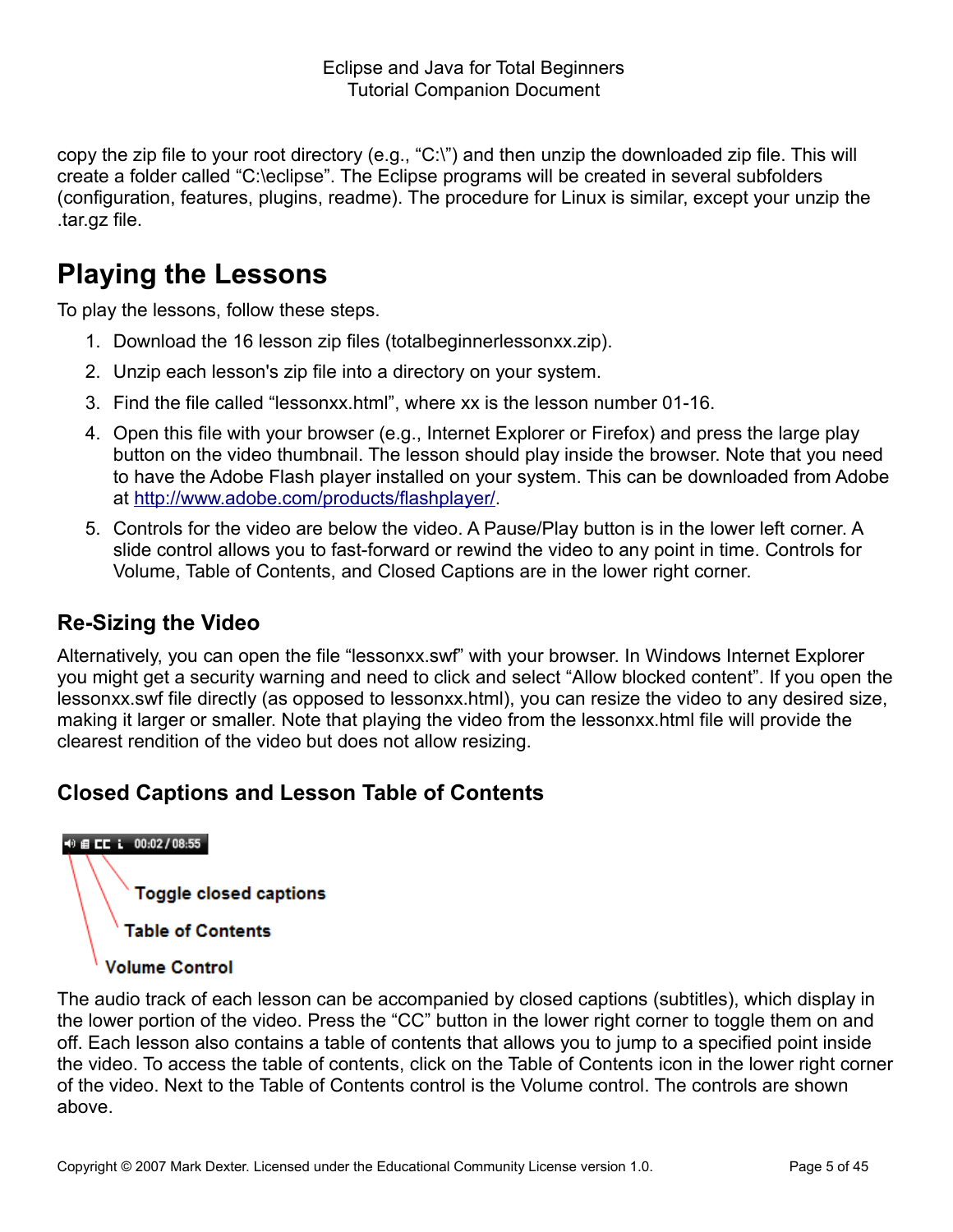## **Lesson Outlines**

### **Lesson 1 – Create Your First Java Class**

- Create Java project in Eclipse
- Create Java package
- Discuss the Lending Library Application
- Introduce classes and objects, naming conventions
- Write a simple Java class (Person)

### **Lesson 2 – Add Methods To Class**

- **Introduce Eclipse Views and Perspectives**
- $\bullet$  Introduce Eclipse user interface drag / drop, context menus, help
- Add get and set methods to Person class

### **Lesson 3 – Use Eclipse Scrapbook**

- Introduce Eclipse Scrapbook
- Introduce Java expressions, statements
- Discuss Java packages
- Create Person object in Scrapbook

### **Lesson 4 – JUnit Testing in Eclipse, Part 1**

- Create test source folder
- Create PersonTest class
- Run first JUnit test

### **Lesson 5 – JUnit Testing Continued**

- Test Person class part 2
- Create test methods for constructor, getName, and getMaximumBooks
- Static methods

### **Lesson 6 – Using Test-First Development in Eclipse**

- Use test-first approach to write the Person toString() method
- Method overriding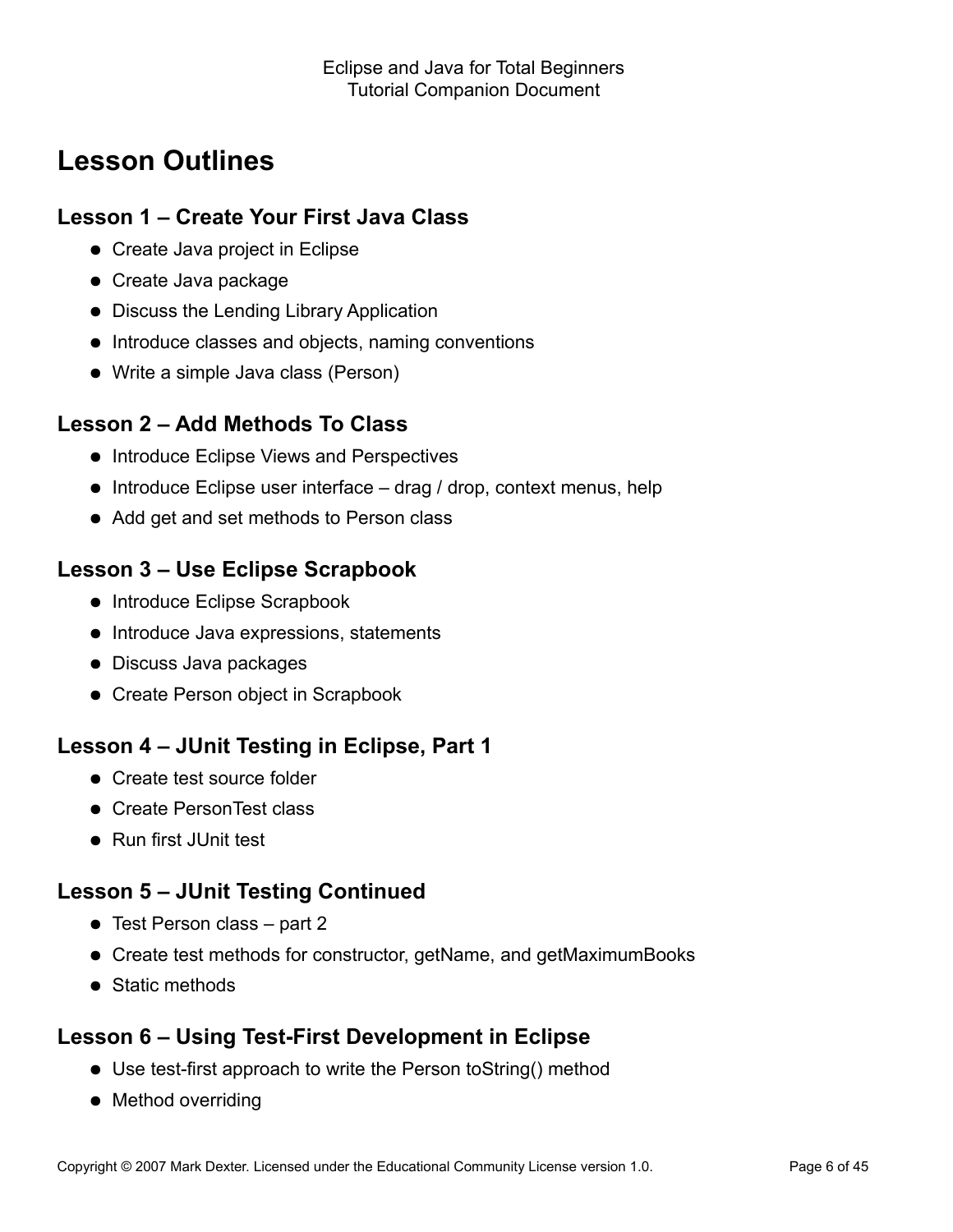**•** Field Hiding

### **Lesson 7 – Create Book Class**

- Create BookTest before creating Book class
- Test Book constructor
- Create get and set methods

### **Lesson 8 – Add Person to Book Class**

- Create a relationship between the Book class and the Person Class
- **•** Test getPerson method
- Create JUnit Test Suite

### **Lesson 9 – MyLibrary Class and ArrayList**

- How can we hold books, etc. in a collection?
- MyLibrary object to hold Person & Entry objects
- Introduce ArrayList in scrapbook
- **•** Introduce Java Generics
- Method chaining

### **Lesson 10 – Start on MyLibrary Class**

- Create MyLibraryTest JUnit test
- Create testMyLibrary to test MyLibrary constructor
- Create MyLibrary constructor
- Introduce instance of operator
- Introduce assertTrue method

### **Lesson 11 – Create first methods in MyLibrary class**

- Create test method for addBook, removeBook methods
- Create addBook, removeBook methods and test
- Create addPerson, removePerson methods
- $\bullet$  Introduce Eclipse refactoring move local variable to field

### **Lesson 12 – Create checkOut, checkIn Methods**

• Create test for checkOut, checkIn methods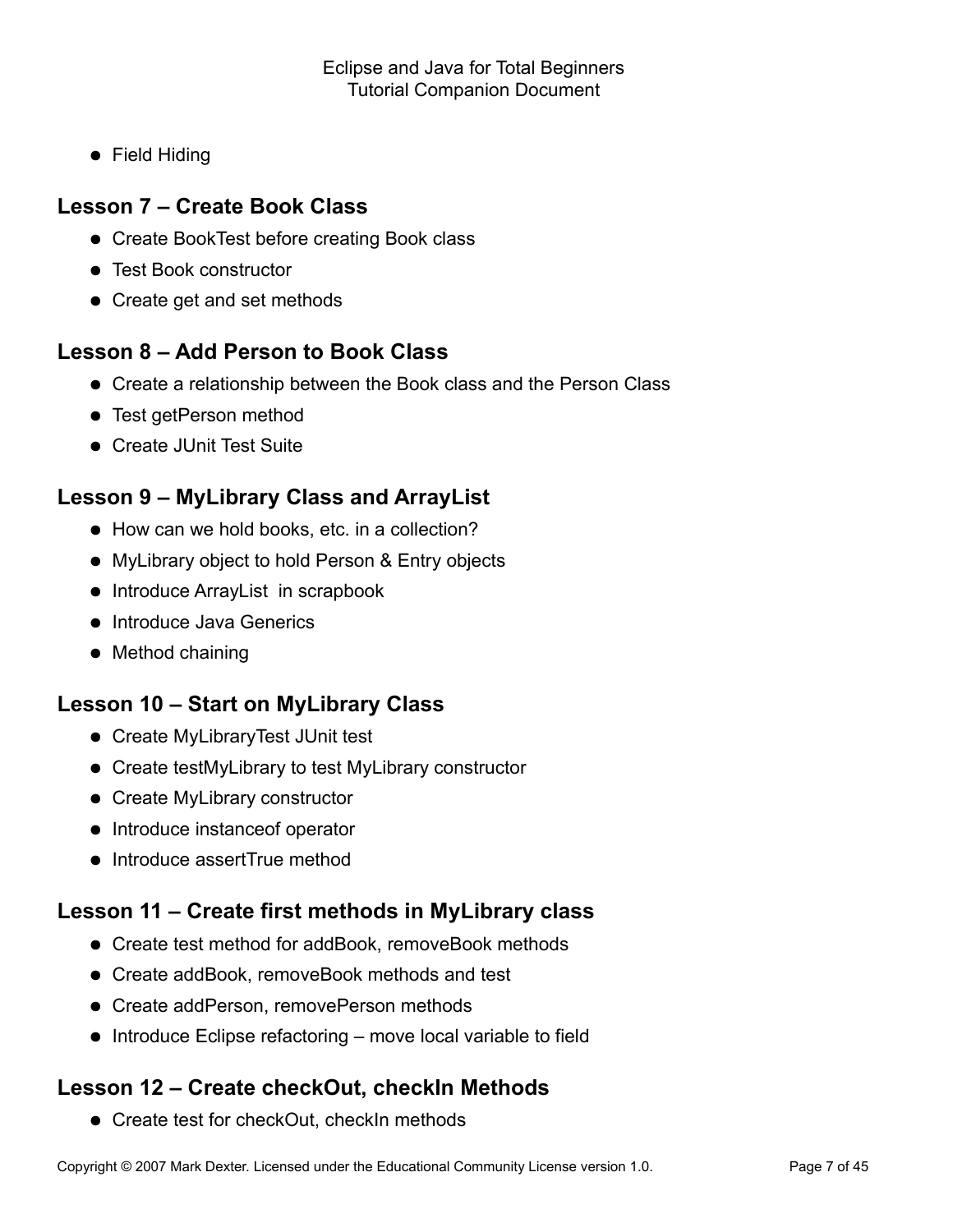- Write checkout method
- $\bullet$  Introduce if / then / else syntax
- Introduce boolean method
- Write checkIn method

### **Lesson 13 – Continue checkOut Method**

- Test checkOut, checkIn methods
- Fix compiler error misplaced  $\{\}$
- Add test for maximum books
- Create test for getBooksForPerson() method
- $\bullet$  Refactoring extract method

### **Lesson 14 – Finish checkOut Method**

- Write getBooksForPerson method
- Introduce "for each" loop
- Introduce logical and operator "&&"
- NullPointerException errors
- Complete checkOut Method

### **Lesson 15 – Finish MyLibrary Methods**

- Create test for getAvailableBooks
- Create getAvailableBooks
- Create getUnavailableBooks

### **Lesson 16 – Create main Method and JAR File**

- Introduce main method
- Write a main method
- Run MyLibrary as Java application
- Export to JAR file and run from Windows

## **Alphabetical Index by Lesson**

### Topic Lesson

addBook() method.....................................................................................................................**11**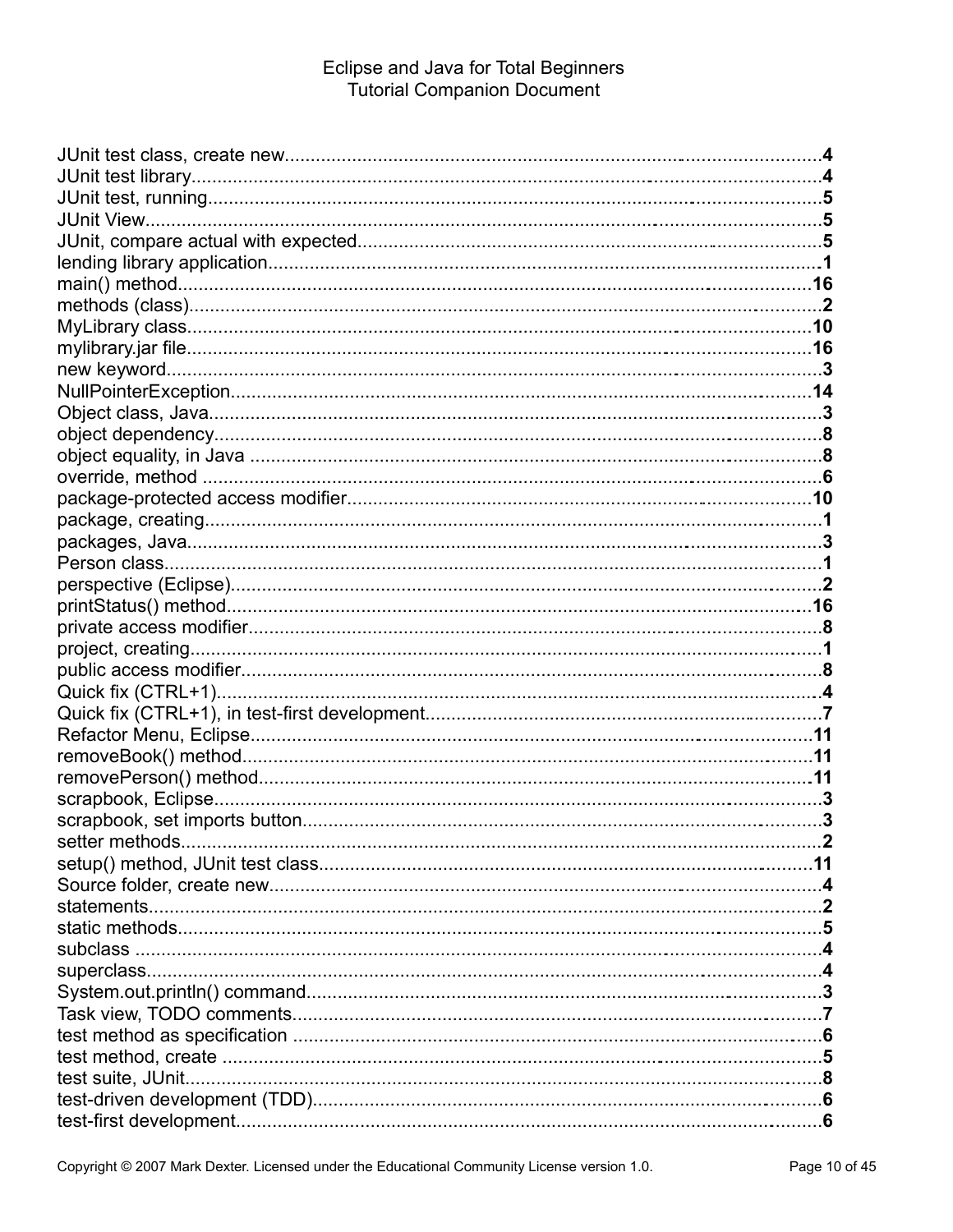|                   | .15 |
|-------------------|-----|
|                   |     |
|                   |     |
|                   |     |
|                   |     |
|                   |     |
|                   |     |
|                   |     |
|                   |     |
|                   |     |
|                   |     |
|                   |     |
|                   |     |
|                   |     |
| $/*$ */ comments. |     |
|                   |     |
|                   |     |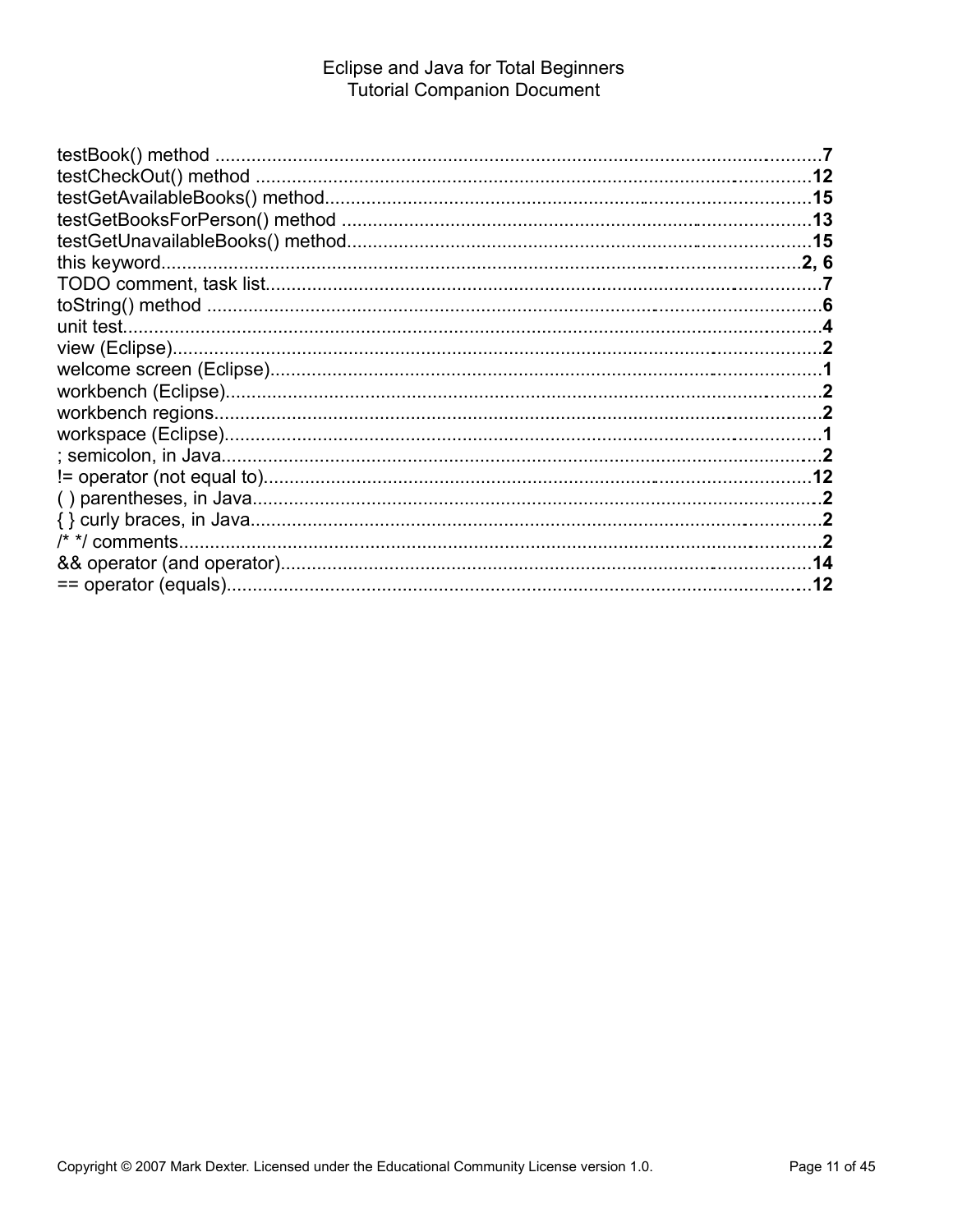## **Glossary of Terms**

| <u>Term</u>                                                                    | <b>Quick Definition</b>                                                                                                                                                                                                                                                                                            |
|--------------------------------------------------------------------------------|--------------------------------------------------------------------------------------------------------------------------------------------------------------------------------------------------------------------------------------------------------------------------------------------------------------------|
| <b>Access Modifier</b>                                                         | Reserved words "public", "private", "protected" in Java. Control whether<br>classes and members may be accessed from any class, only this class,<br>subclasses. Default is access from any class in the package.                                                                                                   |
| Agile (or Extreme)<br>Development                                              | Methodology for developing software that emphasizes, among other<br>things, unit testing as part of development process.                                                                                                                                                                                           |
| <b>API</b> (Application<br>Programming Interface)                              | The way one program uses another program. In Java, the API can be<br>thought of as the collection of public methods for a class or package.                                                                                                                                                                        |
| <b>Class</b>                                                                   | Main building block in Java. Contains members, including fields and<br>methods. Classes are the "blueprint" for creating objects.                                                                                                                                                                                  |
| Constructor                                                                    | Special block of code used to create an instance of a class (or, if you<br>prefer, an object whose type is the class). Used with the "new" keyword<br>(e.g., Person p = new Person() calls the Person() constructor).                                                                                              |
| Field                                                                          | Member in a class that holds data (e.g., name, age, etc.). Usually marked<br>private so that other programs cannot directly access.                                                                                                                                                                                |
| <b>IDE</b> (Integrated<br>Development<br>Environment)                          | Program, like Eclipse, that provides the different tools required to develop<br>a software package.                                                                                                                                                                                                                |
| JVM (Java Virtual<br>Machine) (also known as<br>Java Runtime Engine or<br>JRE) | The program that runs Java programs on a specific platform. Java source<br>code is compiled into class files. These contain the instructions used by<br>the JVM to actually run the programs on a Windows PC, a Linux computer,<br>a Mac computer, etc. The JVM is written for each platform supported by<br>Java. |
| <b>JUnit Test</b>                                                              | A Java class used to test individual methods in a class. Used to build test<br>cases, e.g., when using agile development methodology.                                                                                                                                                                              |
| Method                                                                         | Member in a class that does some processing (e.g., like a subroutine or<br>function in other languages).                                                                                                                                                                                                           |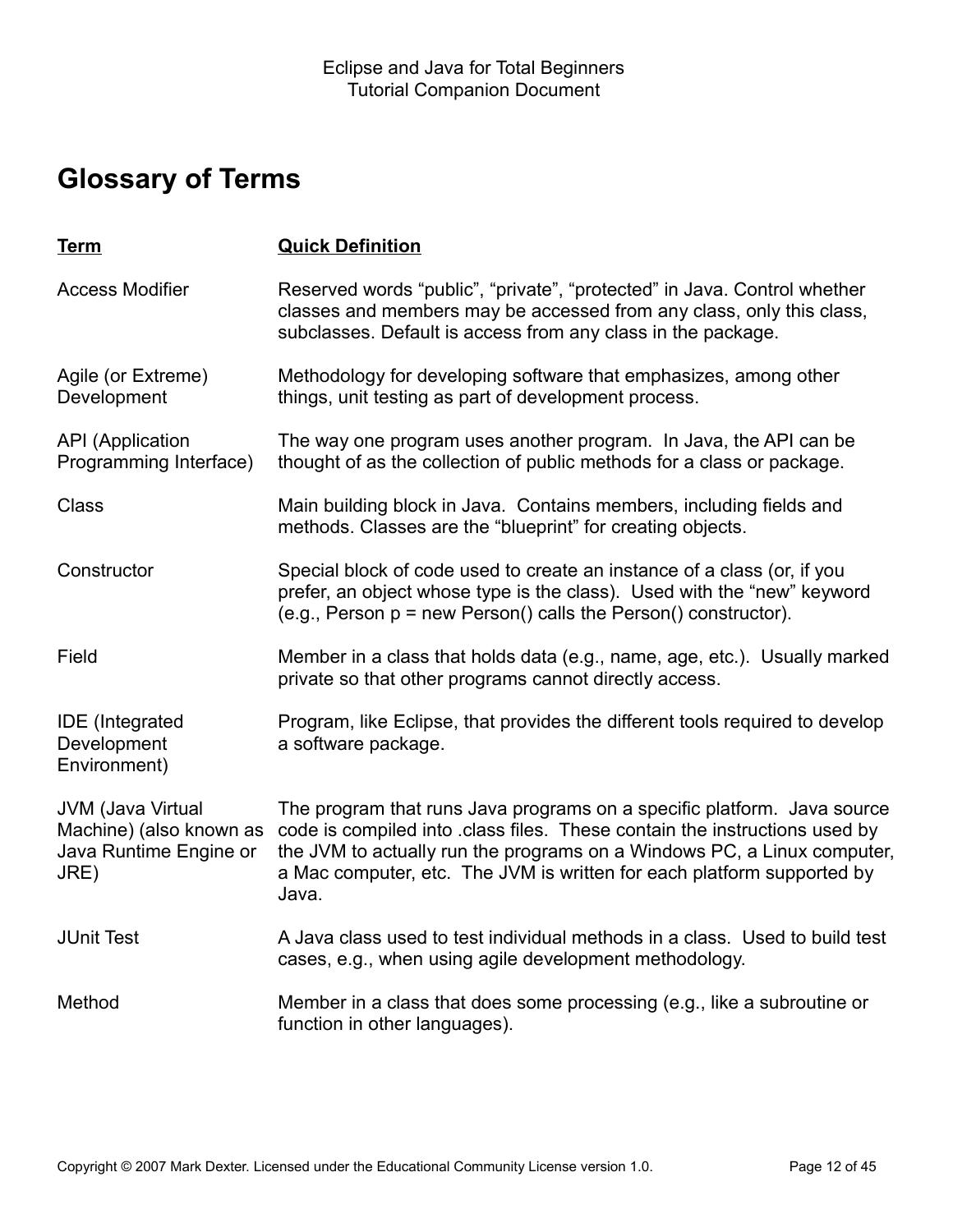### **Term Quick Definition**

Method Argument, MethodParameters refers to the list of variables in a method declaration. **Parameter** Arguments are the actual values that are passed in when the method is invoked. When you invoke a method, the arguments used must match the declaration's parameters in type and order. For example, in the method

public setName(String name) {…}

"name" is the parameter for this method. If this method is used as follows:

myObject.setName("Fred");

"Fred" is the argument of the method and it must match the type of the method's parameter.

Method Signature A method's name plus it's parameter list. For example, a method defined as "setName (String name)" has a method signature of "setName(String)". Method signatures are important because they allow methods to be overloaded (i.e., have the same name but different signatures). For example, the method "setName(String firstName, String lastName) could be an overload of "setName(String name)" because it as a different signature ("setName(String, String)").

Object **An instance of a class.** For example, Cookie could be a class, and a cookie (e.g. "thisCookie") would be an object created using the class. In other words, "thisCookie" is an object of type Cookie or an instance of Cookie.

Overload (Method) To provide multiple methods with the same name but different parameters (i.e., same name but different signatures).

Override (Method) When a subclass implements a method inherited from the super class, this method is said to be overridden.

Package Packages are imported into a source file to save typing the full name of the class (e.g., can say "Person" instead of "org.eclipsetraining.librarytutorial.Person" and to avoid the possibility of two classes having identical names.

Project **In Eclipse, a way to organize your work.** An Eclipse workspace can contain multiple projects. Each project can contain multiple packages. Each package can contain multiple classes.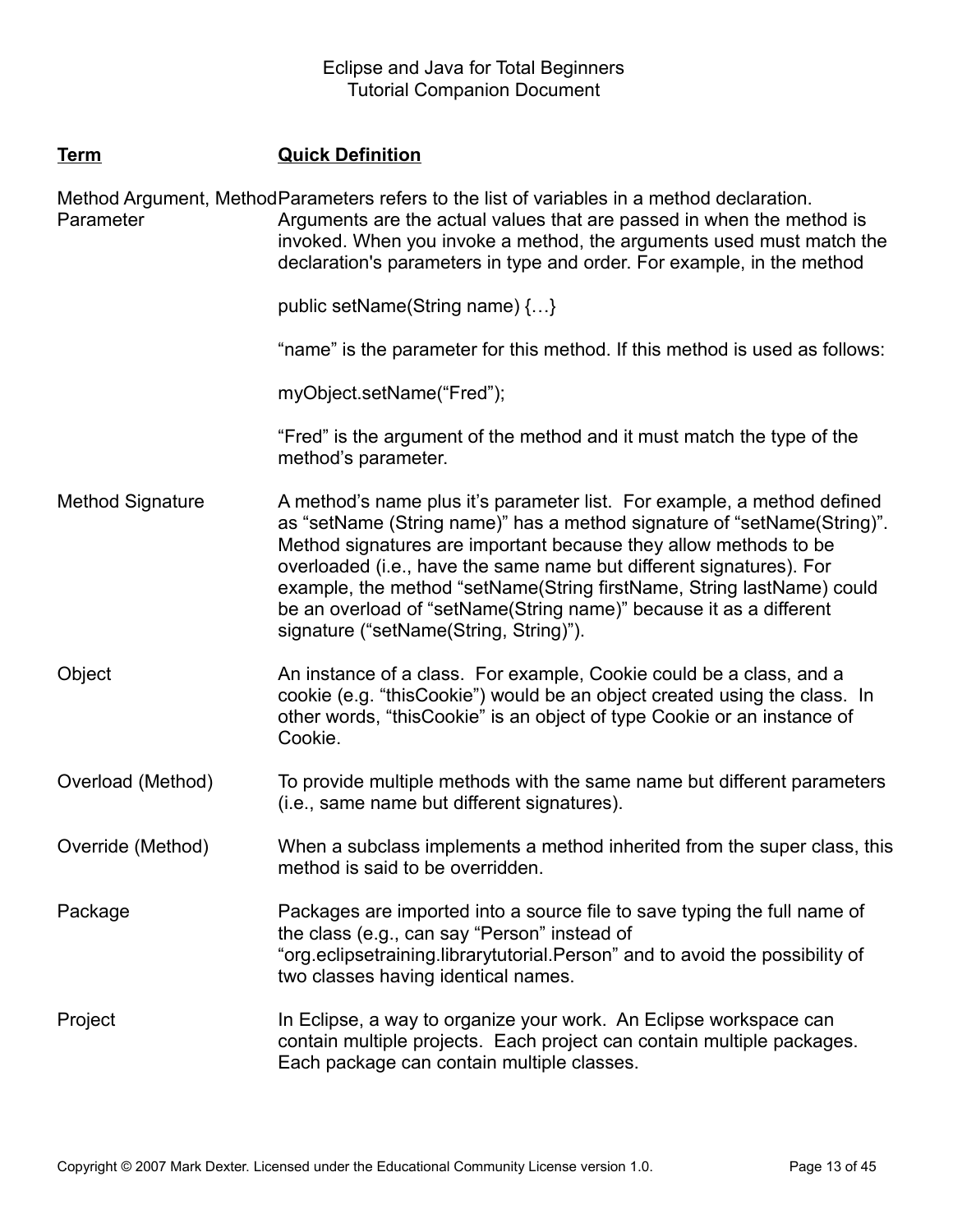| <b>Term</b>                              | <b>Quick Definition</b>                                                                                                                                                                                                                  |
|------------------------------------------|------------------------------------------------------------------------------------------------------------------------------------------------------------------------------------------------------------------------------------------|
| Refactor                                 | To improve a program without changing the way it works (i.e., its API).<br>Example include renaming fields or variables, streamlining code, etc. Very<br>important in agile development because of emphasis on self-documenting<br>code. |
| <b>Reference Variable</b>                | In Java, variable that holds an object reference (e.g., $p = new Person(j)$ .).<br>Points to an area on the "heap" where the object resides. Contrast with<br>value variable.                                                            |
| Scrapbook Page                           | Area in Eclipse where you can execute Java code "snippets" and see how<br>they work. Great for experimenting with Java statements.                                                                                                       |
| <b>Static Method</b>                     | A method that belongs to the entire class instead of one instance of the<br>class. Invoked with <class>.<method> (e.g., Person.getTotalCount()).<br/>Used for methods that don't rely on any one instance of a class.</method></class>   |
| Swing                                    | A set of standard Java packages that implement a graphical user interface<br>without using any "native" code.                                                                                                                            |
| <b>SWT (Standard Widget)</b><br>Toolkit) | Set of Java classes and native programs developed by Eclipse to allow<br>Java programs to have the look and feel of native programs on each<br>platform. Used to create the Eclipse IDE.                                                 |
| <b>Type</b>                              | In Java, an attribute of a variable to indicate either a primitive type (int,<br>boolean, etc.) or class membership. For objects, the type is the class to<br>which it belongs. Types also include interfaces and enumerations.          |
| <b>Value Variable</b>                    | In Java, variable that holds the value of a Java primitive (e.g., integer,<br>character, etc.). Held in the memory stack. Contrast with reference<br>variable.                                                                           |
| Workspace                                | Top-level container for Eclipse work. Holds multiple projects. In a single<br>Eclipse session, only one workspace can be active.                                                                                                         |

### **Additional Resources**

There are many resources available for learning more about Eclipse and Java. These are just a few that I've found helpful.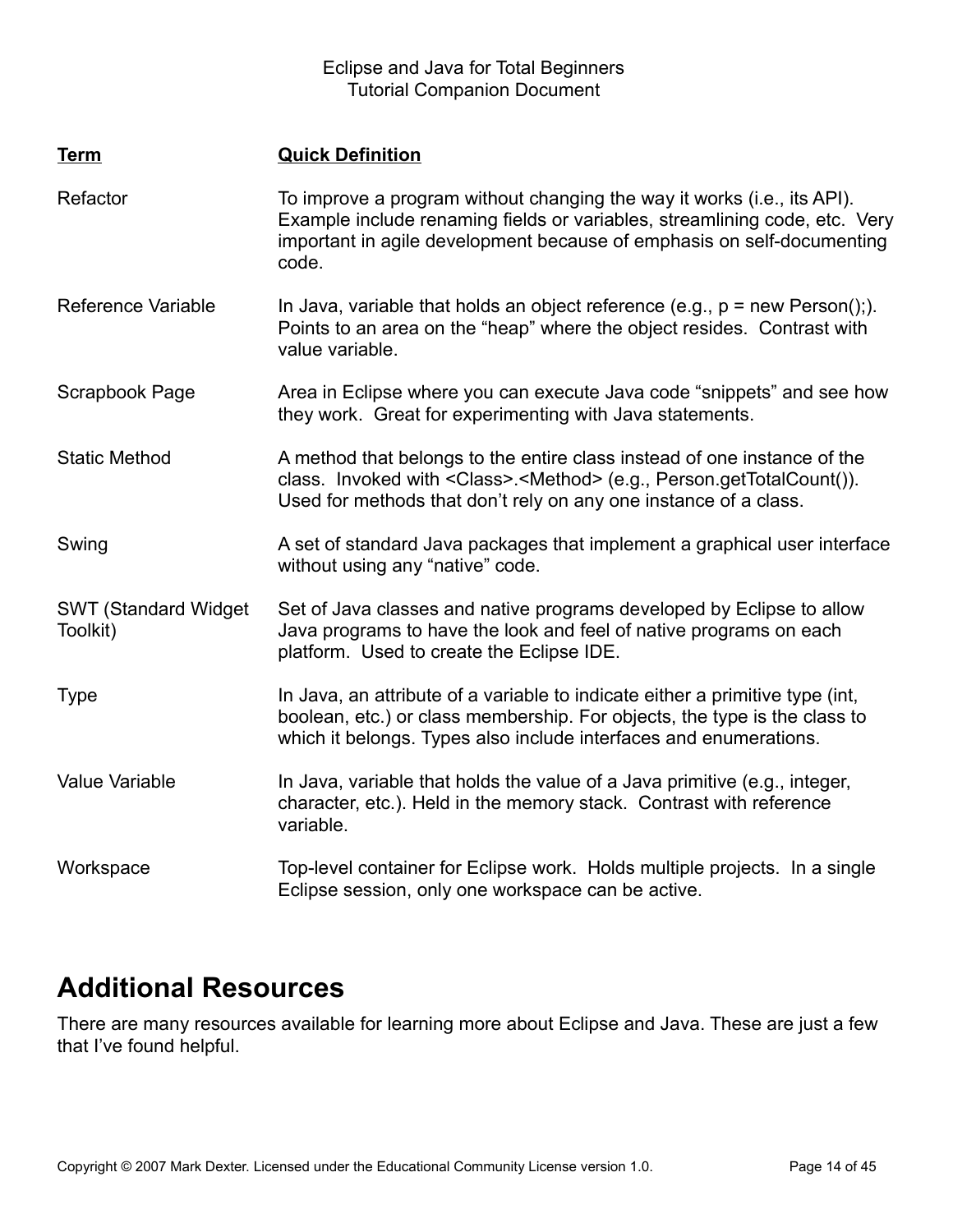### **Eclipse Websites**

- [www.eclipse.org/resources.](http://www.eclipse.org/resources) This lists a number of articles, books, presentations, demonstrations and other resources on a variety of topics related to Eclipse.
- eclipse.newcomer newsgroup. This is a friendly, active newsgroup where newcomers to Eclipse can ask questions. The search feature of this and other newsgroups can be especially valuable, since there is a good chance that your question has already been asked and answered.
- Beginning Eclipse Tutorial on ArcTech Software LLC website. Written tutorial to get you started with Eclipse and Java. Login required to download. It has a very good section on downloading and installing the Java JDK. Link to tutorial is [https://www.arctechsoftware.com/tutorial/tutorial.do?subcatId=1.](https://www.arctechsoftware.com/tutorial/tutorial.do?subcatId=1) Link to home page is [https://www.arctechsoftware.com/tutorial/welcomePage.do.](https://www.arctechsoftware.com/tutorial/welcomePage.do)

### **Java Websites**

- The Java Tutorials from Sun [\(http://java.sun.com/docs/books/tutorial/java/index.html\)](http://java.sun.com/docs/books/tutorial/java/index.html). The gold standard for learning Java, and it's free.
- JavaRanch Big Moose Saloon web site [\(http://saloon.javaranch.com/cgi](http://saloon.javaranch.com/cgi-bin/ubb/ultimatebb.cgi?category=1)[bin/ubb/ultimatebb.cgi?category=1\)](http://saloon.javaranch.com/cgi-bin/ubb/ultimatebb.cgi?category=1). This has a variety of forums, including Java in General (beginner), Java in General (intermediate), and many other Java topics. Very active and friendly, with knowledgeable moderators.
- The Java Developers Almanac 1.4 [\(http://www.exampledepot.com/\)](http://www.exampledepot.com/). Contains Java code samples for many topics.

### **Java Books**

- Head First Java, by Kathy Sierra & Bert Bates. Excellent, fun, creative book for Java and OOP beginners.
- Thinking In Java, by Bruce Eckel. Excellent, thorough reference for Java. For all levels of programmer.
- Effective Java, by Joshua Bloch. Concise book documents specific recommendations for Java best practices. For intermediate to advanced programmers.

### **Code Snapshots**

The following pages contain code snapshots as of the end of each lesson. These can be used to compare your code to or to help you fix any problems you might have. If needed, you can copy and past this code into your Eclipse Java source files. Also, if you want to start the tutorial in the middle, these can help you catch up to the correct point.

### **Lesson 1 – Person class (fields and constructor)**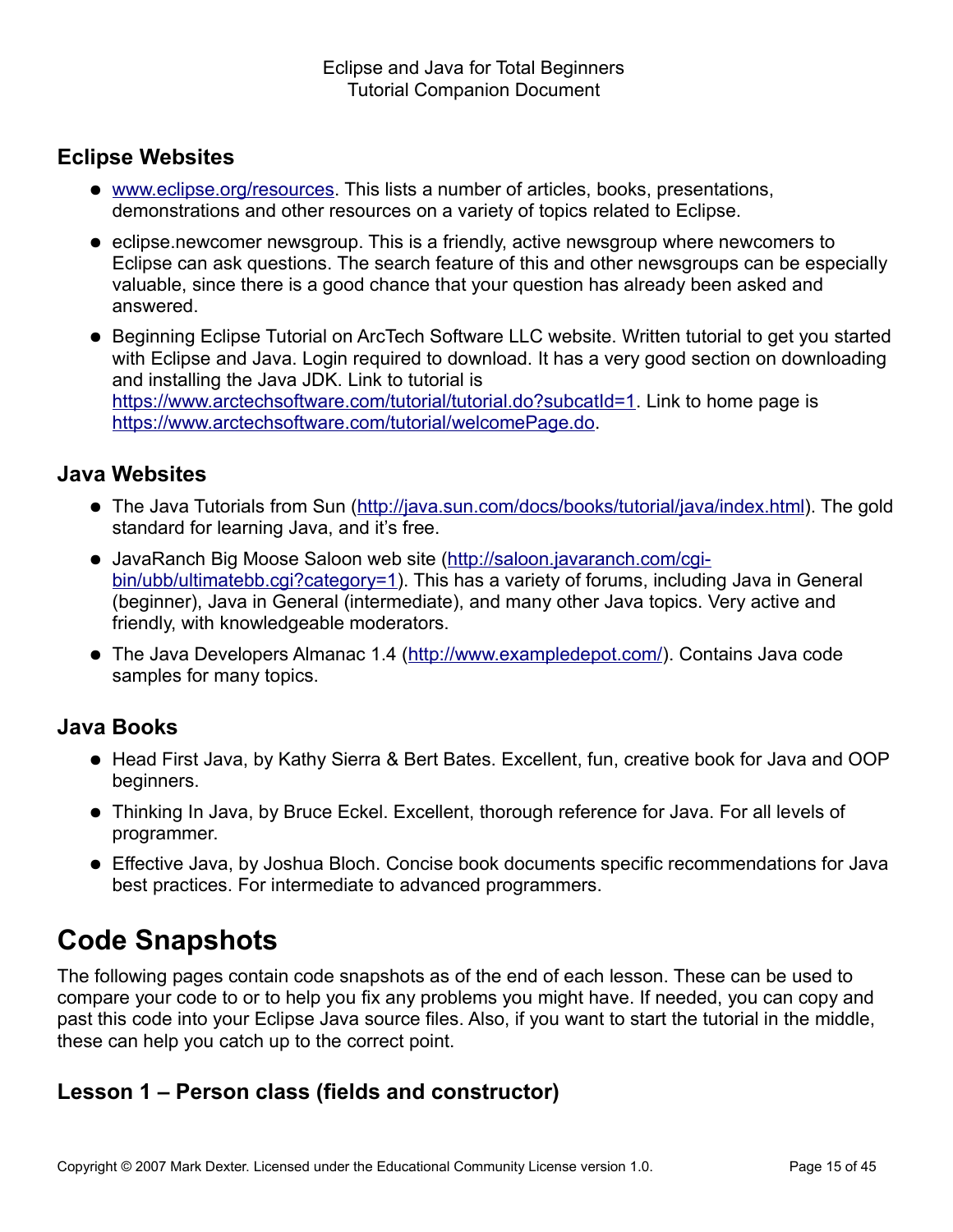```
package org.totalbeginner.tutorial;
public class Person {
    // fields
    private String name; // name of the person
    private int maximumBooks; // most books the person can check out
    // constructors
    public Person() {
        name = "unknown name";
        maximumBooks = 3;
    }
}
```
### **Lesson 2 – Person class (with get and set methods)**

Note: Highlighted code added in this lesson.

```
package org.totalbeginner.tutorial;
public class Person {
    // fields
    private String name; // name of the person
    private int maximumBooks; // most books the person can check out
    // constructors
    public Person() {
        name = "unknown name";
        maximumBooks = 3;}
    //methods
    public String getName() {
        return name;
    }
    public void setName(String anyName) {
        name = anyName;}
    public int getMaximumBooks() {
```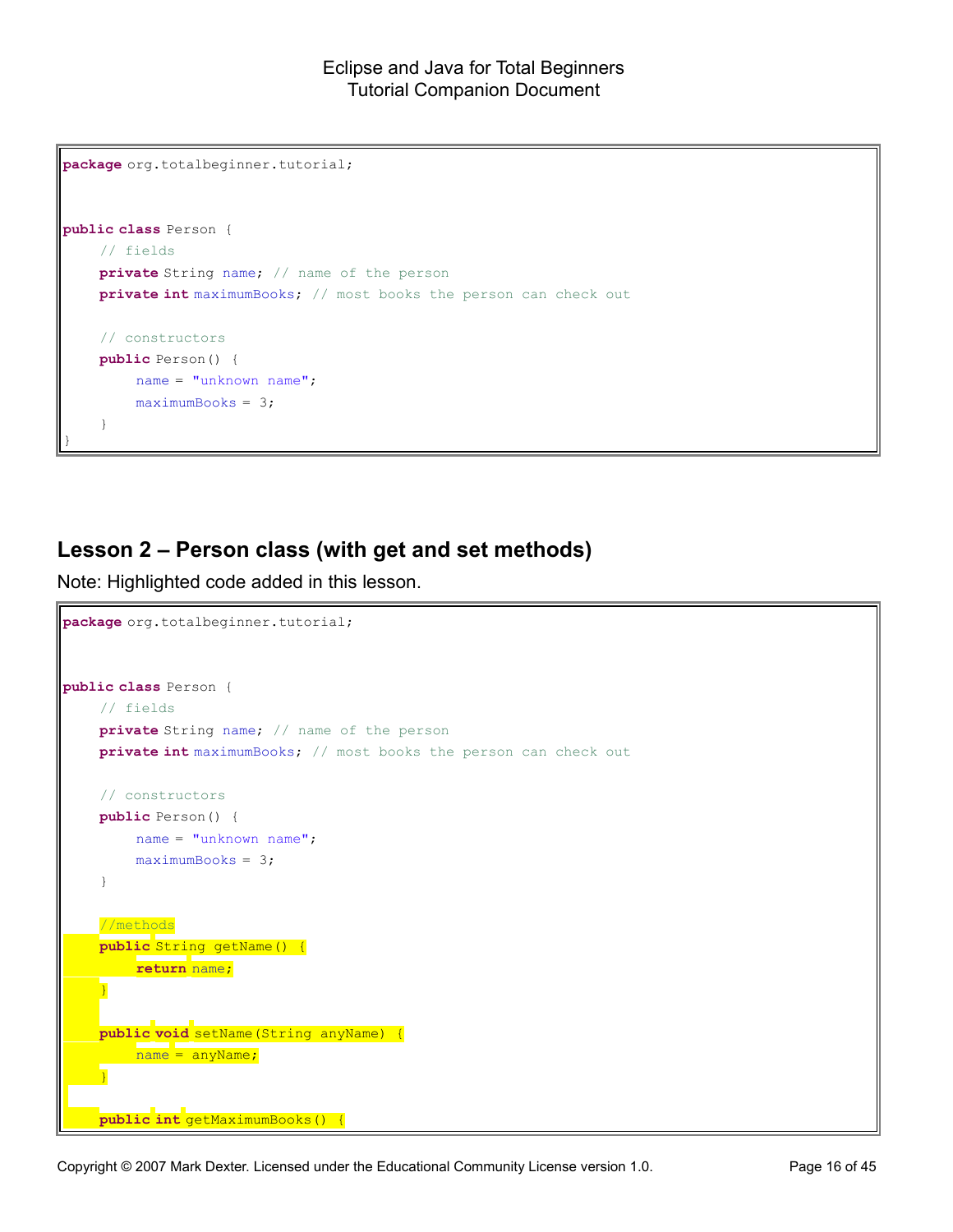**return** maximumBooks; } **public void** setMaximumBooks(**int** maximumBooks) { **this**.maximumBooks = maximumBooks; }

### **Lesson 3 (scrapbook snapshots)**

}

Expressions: 2 + 2 int  $a = 5$ ;  $a = a * 10;$ a (after import of org.totalbeginner.tutorial.\*) Person  $p = new Person()$ ; p.setName("Fred"); P

### **Lesson 5 – PersonTest class**

```
package org.totalbeginner.tutorial;
import junit.framework.TestCase;
public class PersonTest extends TestCase {
    public void testPerson() {
        Person p1 = new Person();
         assertEquals("unknown name", p1.getName());
```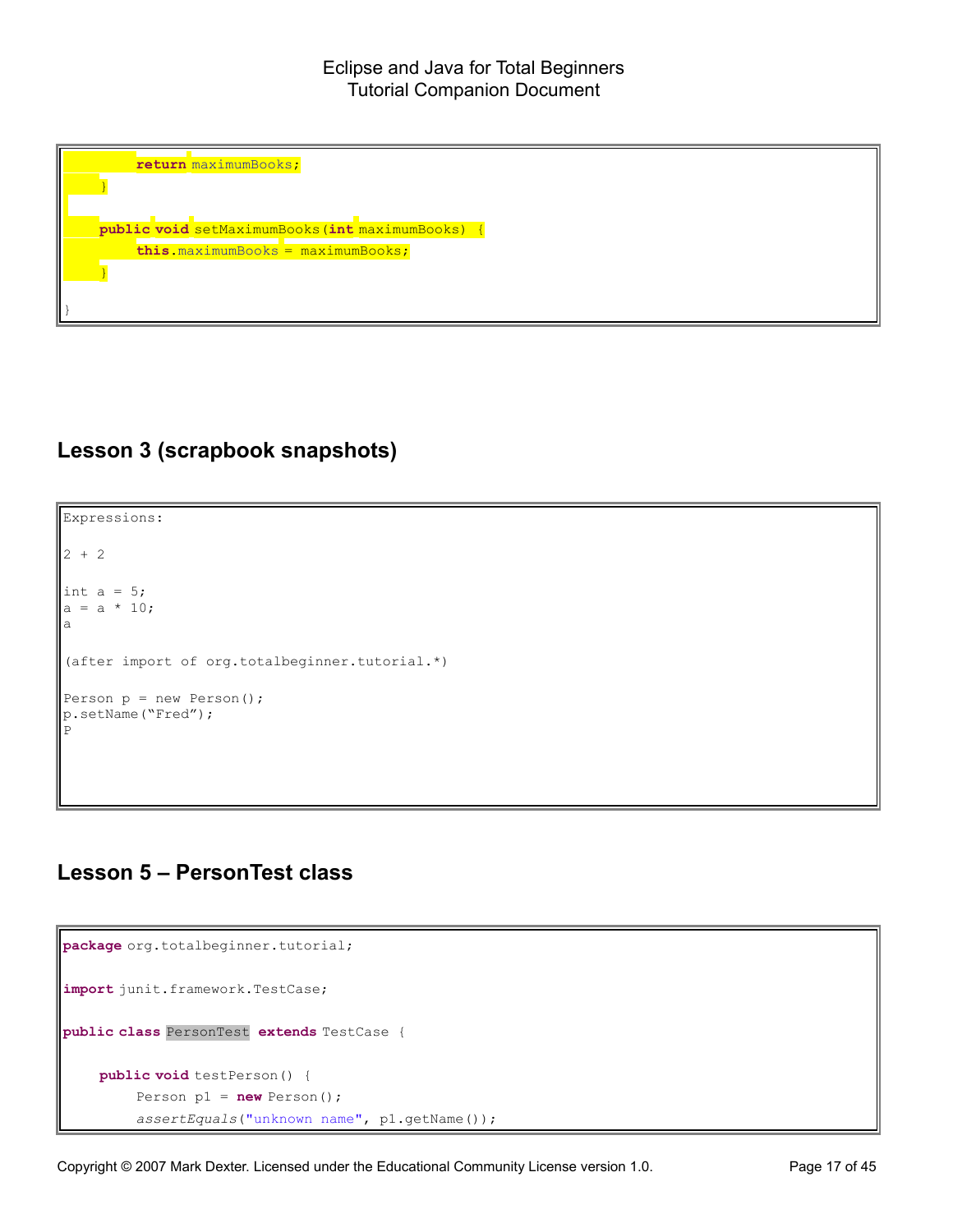```
assertEquals(3, p1.getMaximumBooks());
    }
    public void testSetName() {
        Person p2 = new Person();
        p2.setName("Fred");
        assertEquals("Fred", p2.getName());
    }
    public void testSetMaximumBooks() {
        Person p3 = new Person();
        p3.setMaximumBooks(10);
        assertEquals(10, p3.getMaximumBooks());
    }
}
```
### **Lesson 6 – Added toString() Method to Person class**

Note: Person and PersonTest classes are complete at this point.

```
package org.totalbeginner.tutorial;
public class Person {
    // fields
    private String name; // name of the person
    private int maximumBooks; // most books the person can check out
    // constructors
    public Person() {
        name = "unknown name";
        maximumBooks = 3;
    }
    //methods
    public String getName() {
        return name;
    }
    public void setName(String anyName) {
        name = anyName;
    }
```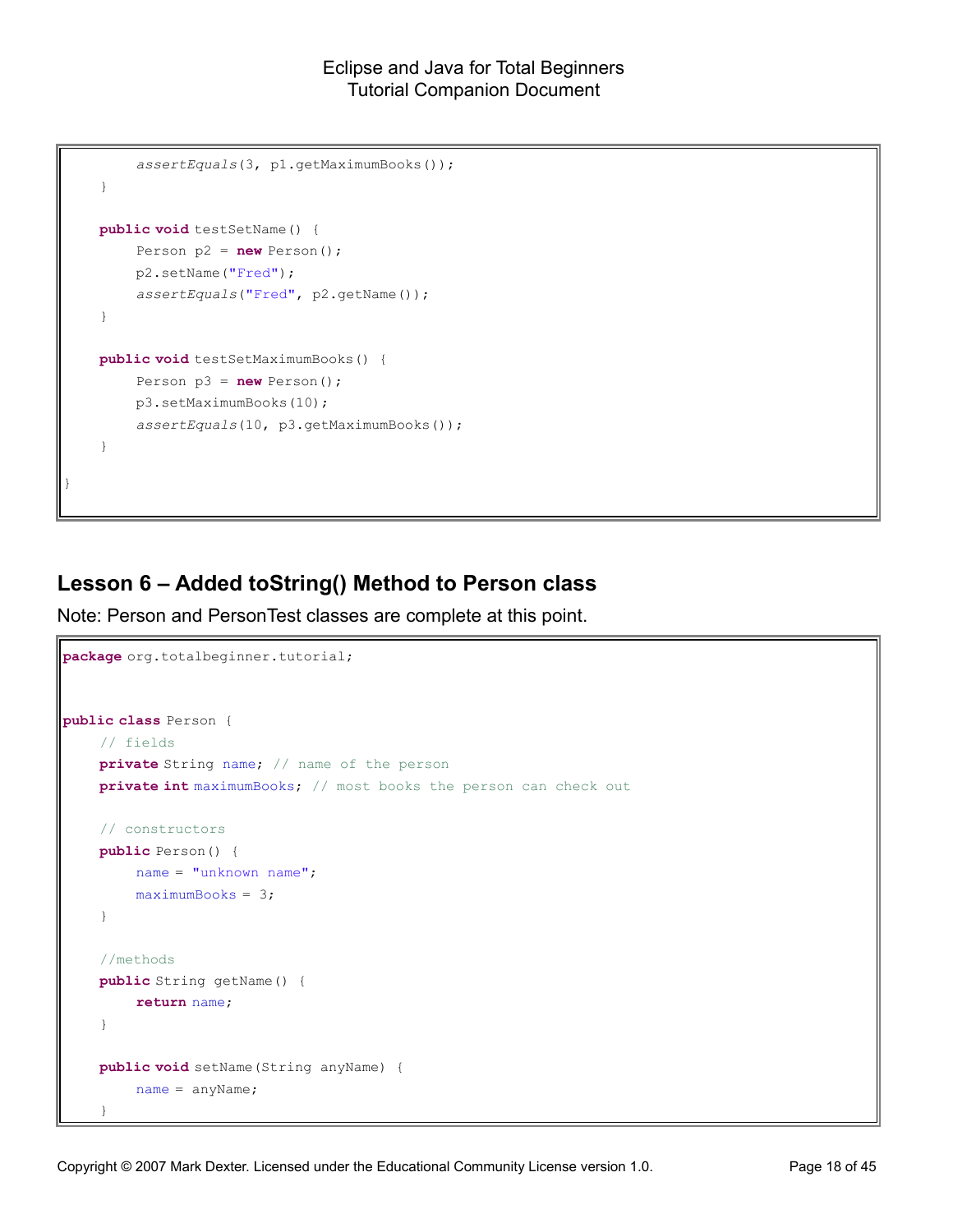```
public int getMaximumBooks() {
        return maximumBooks;
    }
    public void setMaximumBooks(int maximumBooks) {
        this.maximumBooks = maximumBooks;
    }
    public String toString() {
        return this.getName() + " (" + this.getMaximumBooks() +
        " books)";
    }
}
```

```
package org.totalbeginner.tutorial;
import junit.framework.TestCase;
public class PersonTest extends TestCase {
    public void testPerson() {
        Person p1 = new Person();
        assertEquals("unknown name", p1.getName());
        assertEquals(3, p1.getMaximumBooks());
    }
    public void testSetName() {
        Person p2 = new Person();
        p2.setName("Fred");
        assertEquals("Fred", p2.getName());
    }
    public void testSetMaximumBooks() {
        Person p3 = new Person();
        p3.setMaximumBooks(10);
        assertEquals(10, p3.getMaximumBooks());
    }
    public void testToString() {
         Person p4 = new Person();
        p4.setName("Fred Flintstone");
```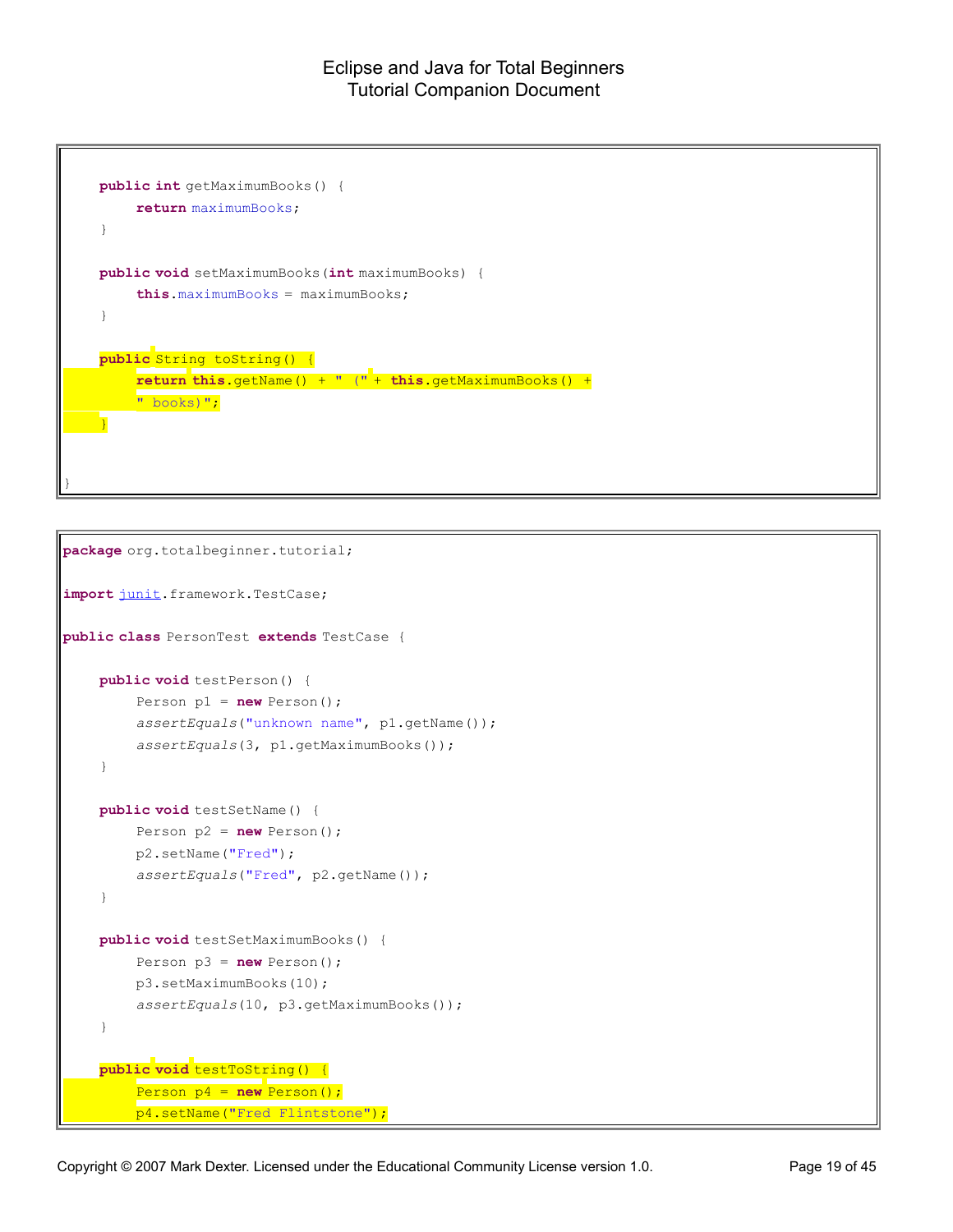p4.setMaximumBooks(7); String testString = "Fred Flintstone (7 books)"; *assertEquals*(testString, p4.toString()); }

### **Lesson 7 – TestBook and Book Classes**

}

```
package org.totalbeginner.tutorial;
import junit.framework.TestCase;
public class BookTest extends TestCase {
    public void testBook() {
        Book b1 = new Book("Great Expectations");
        assertEquals("Great Expectations", b1.title);
        assertEquals("unknown author", b1.author);
    }
}
```

```
package org.totalbeginner.tutorial;
public class Book {
    String title;
    String author;
    public Book(String string) {
        this.title = string;
        this.author = "unknown author";
    }
    public String getAuthor() {
        return author;
    }
```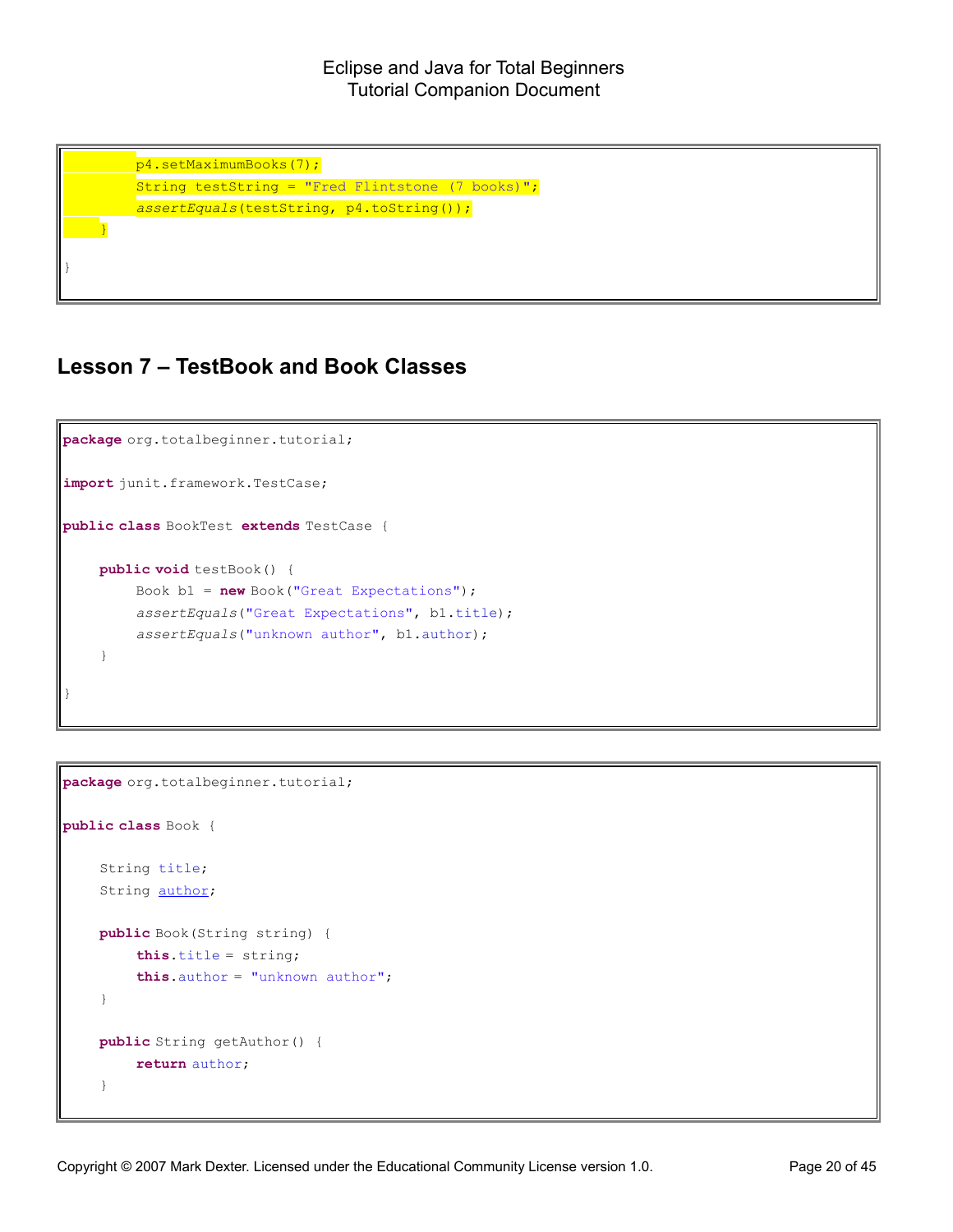```
public void setAuthor(String author) {
    this.author = author;
}
public String getTitle() {
    return title;
}
```
}

```
package org.totalbeginner.tutorial;
import junit.framework.Test;
import junit.framework.TestSuite;
public class AllTests {
    public static Test suite() {
        TestSuite suite = new TestSuite("Test for org.totalbeginner.tutorial");
        //$JUnit-BEGIN$
        suite.addTestSuite(BookTest.class);
        suite.addTestSuite(PersonTest.class);
        //$JUnit-END$
        return suite;
    }
}
```
### **Lesson 8 – Add Person to Book Class**

Note: BookTest and Book classes are complete at this point.

```
package org.totalbeginner.tutorial;
public class Book {
    String title;
    String author;
    Person person;
```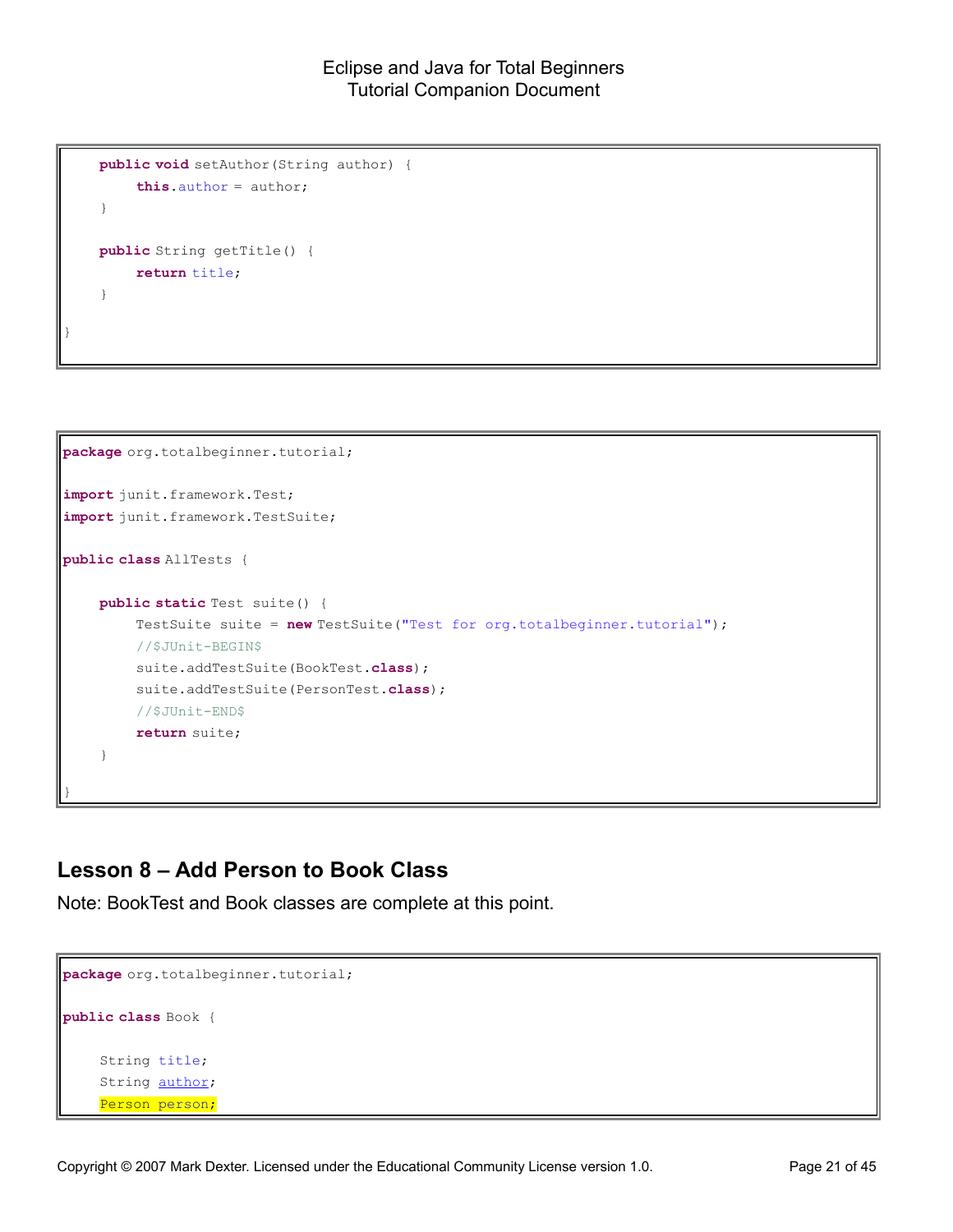```
public Book(String string) {
        this.title = string;
        this.author = "unknown author";
    }
    public String getAuthor() {
        return author;
    }
    public void setAuthor(String author) {
        this.author = author;
    }
    public String getTitle() {
        return title;
    }
    public void setPerson(Person p2) {
        this.person = p2;
    }
    public Person getPerson() {
       return this.person;
    }
}
```

```
package org.totalbeginner.tutorial;
import junit.framework.TestCase;
public class BookTest extends TestCase {
    public void testBook() {
        Book b1 = new Book("Great Expectations");
        assertEquals("Great Expectations", b1.title);
        assertEquals("unknown author", b1.author);
    }
    public void testGetPerson() {
```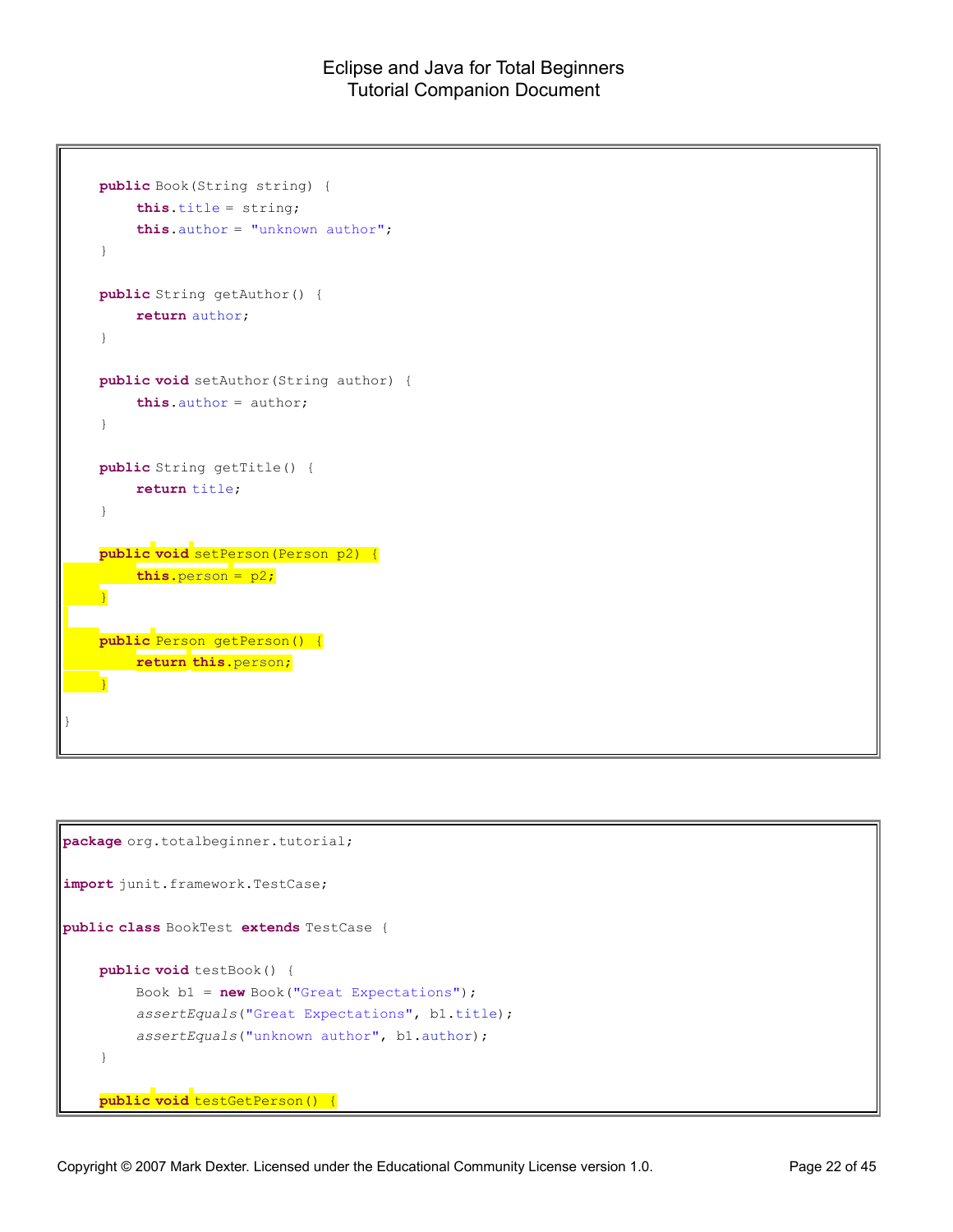

### **Lesson 9 – MyLibrary Class and ArrayList**

```
Scrapbook Example
ArrayList<Book> list = new ArrayList<Book>();
Book b1 = new Book("Great Expectations");
Book b2 = new Book("War and Peace");
list.add(b1);
list.add(b2);
Person p1 = new Person();
p1.setName("Fred");
b1.setPerson(p1);
list.remove(b1);
list
```
### **Lesson 10 – Start on MyLibrary Class**

Note: From this point on, if needed use the Person and PersonTest classes from Lesson 6 and the Book and BookTest classes from Lesson 8.

```
package org.totalbeginner.tutorial;
```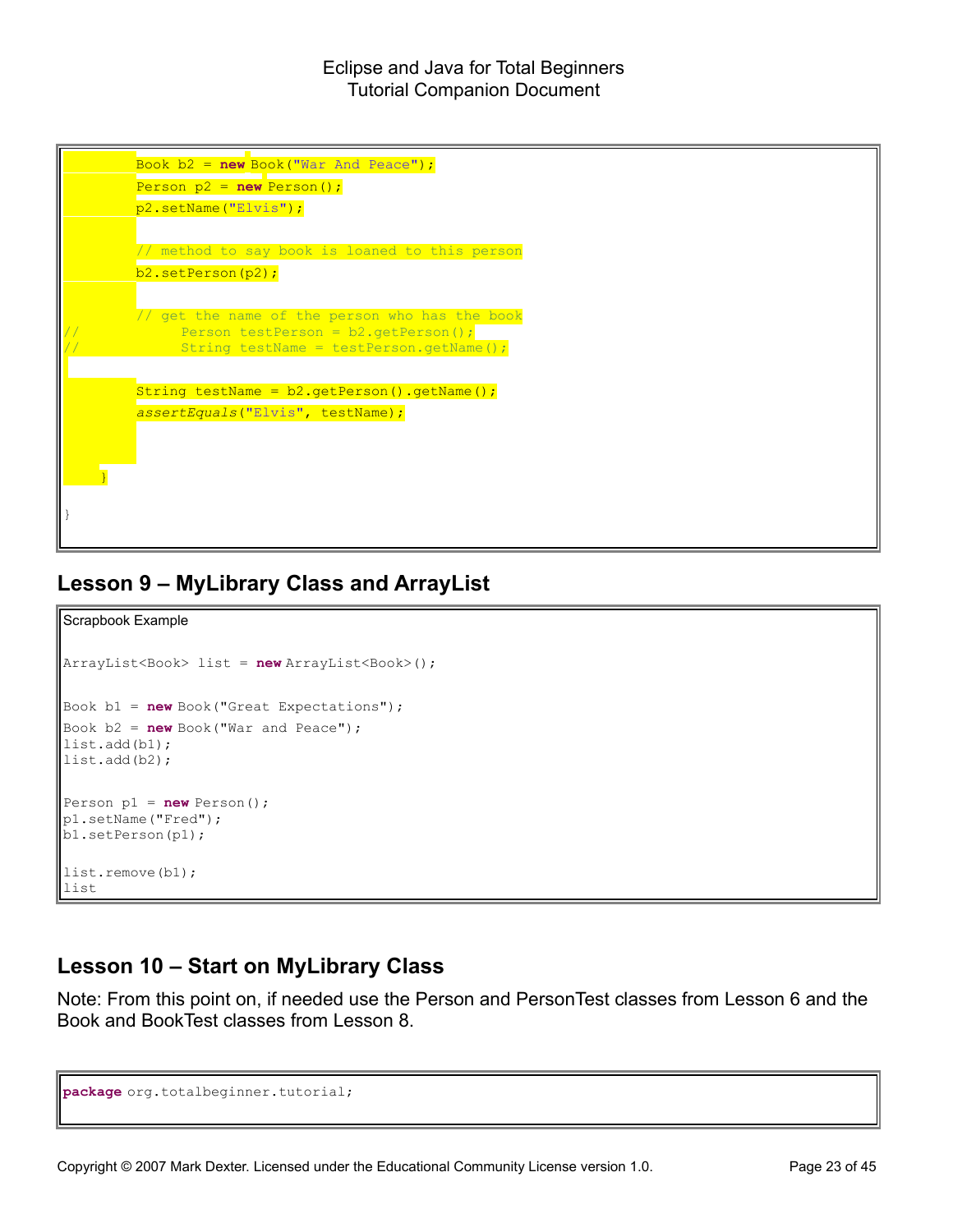```
import java.util.ArrayList;
import junit.framework.TestCase;
public class MyLibraryTest extends TestCase {
    // test constructor
    public void testMyLibrary() {
        MyLibrary ml = new MyLibrary("Test");
        assertEquals("Test", ml.name);
        assertTrue(ml.books instanceof ArrayList);
        assertTrue(ml.people instanceof ArrayList);
    }
}
```

```
package org.totalbeginner.tutorial;
import java.util.ArrayList;
public class MyLibrary {
    String name;
    ArrayList<Book> books;
    ArrayList<Person> people;
    public MyLibrary(String name) {
        this.name = name;
        books = new ArrayList<Book>();
        people = new ArrayList<Person>();
    }
}
```
### **Lesson 11 – Create first methods in MyLibrary class**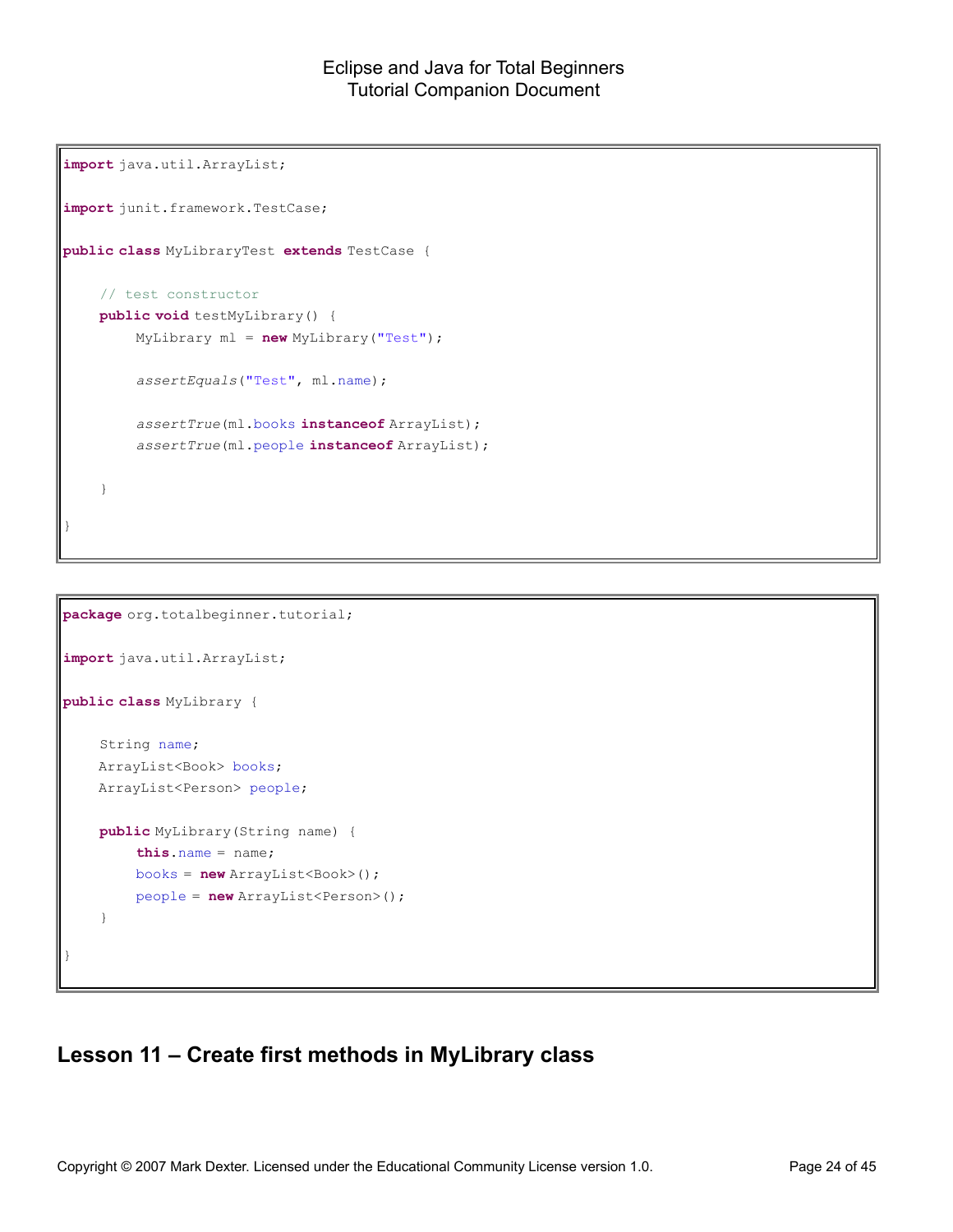```
package org.totalbeginner.tutorial;
import java.util.ArrayList;
import junit.framework.TestCase;
public class MyLibraryTest extends TestCase {
    private Book b1;
    private Book b2;
    private Person p1;
    private Person p2;
    private MyLibrary ml;
    // test constructor
    public void testMyLibrary() {
        MyLibrary ml = new MyLibrary("Test");
        assertEquals("Test", ml.name);
        assertTrue(ml.books instanceof ArrayList);
        assertTrue(ml.people instanceof ArrayList);
    }
    public void setup() {
        b1 = new Book("Book1");
        b2 = new Book("Book2");
        p1 = new Person();
        p2 = new Person();
        p1.setName("Fred");
        p2.setName("Sue");
        ml = new MyLibrary("Test");
    }
    public void testAddBook() {
         //create test objects
        setup();
         //test initial size is 0
         assertEquals(0, ml.getBooks().size());
        ml.addBook(b1);
```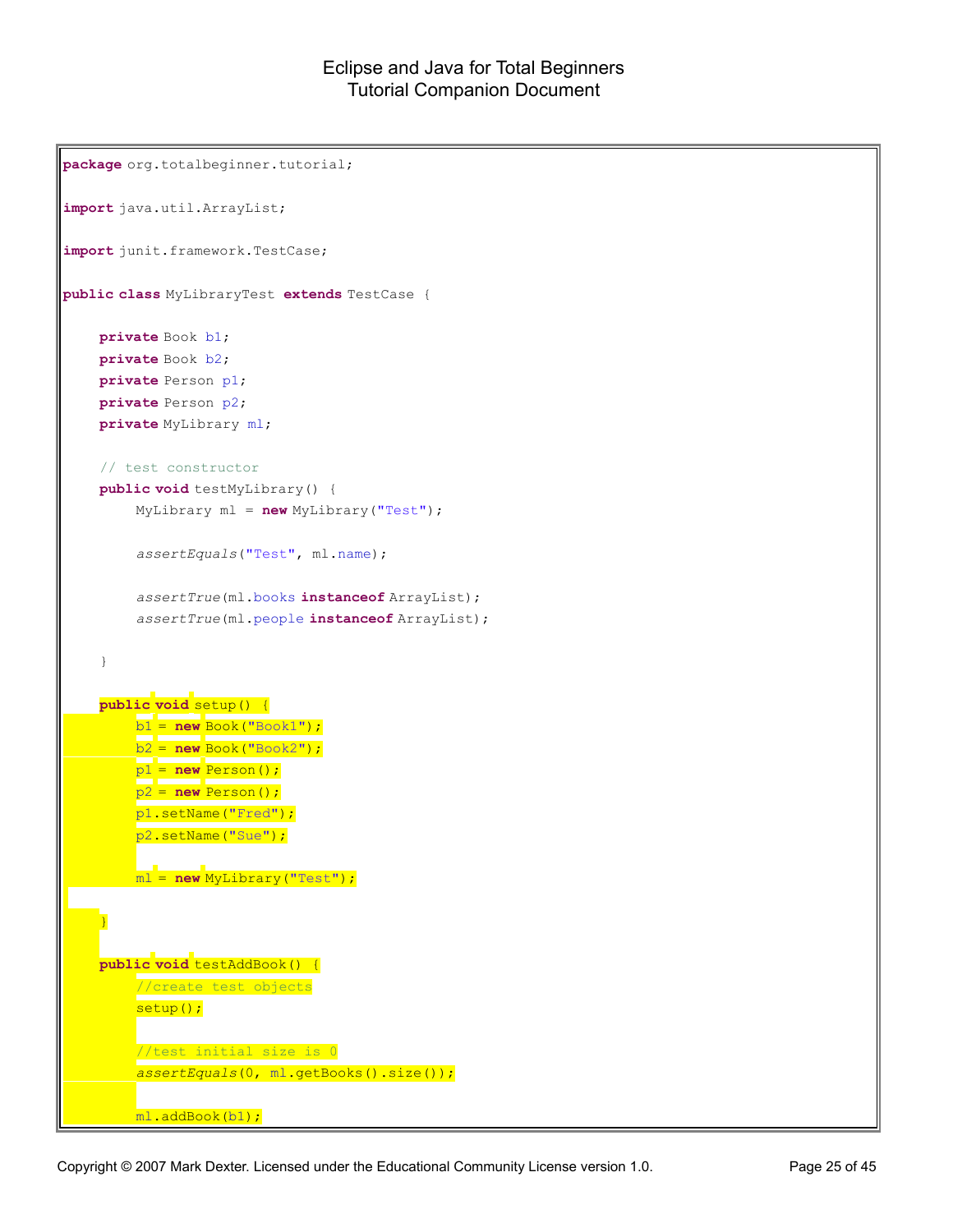

```
package org.totalbeginner.tutorial;
import java.util.ArrayList;
public class MyLibrary {
    String name;
    ArrayList<Book> books;
    ArrayList<Person> people;
    public MyLibrary(String name) {
        this.name = name;
        books = new ArrayList<Book>();
        people = new ArrayList<Person>();
    }
    public String getName() {
        return name;
    }
    public ArrayList<Book> getBooks() {
        return books;
    }
    public ArrayList<Person> getPeople() {
        return people;
    }
```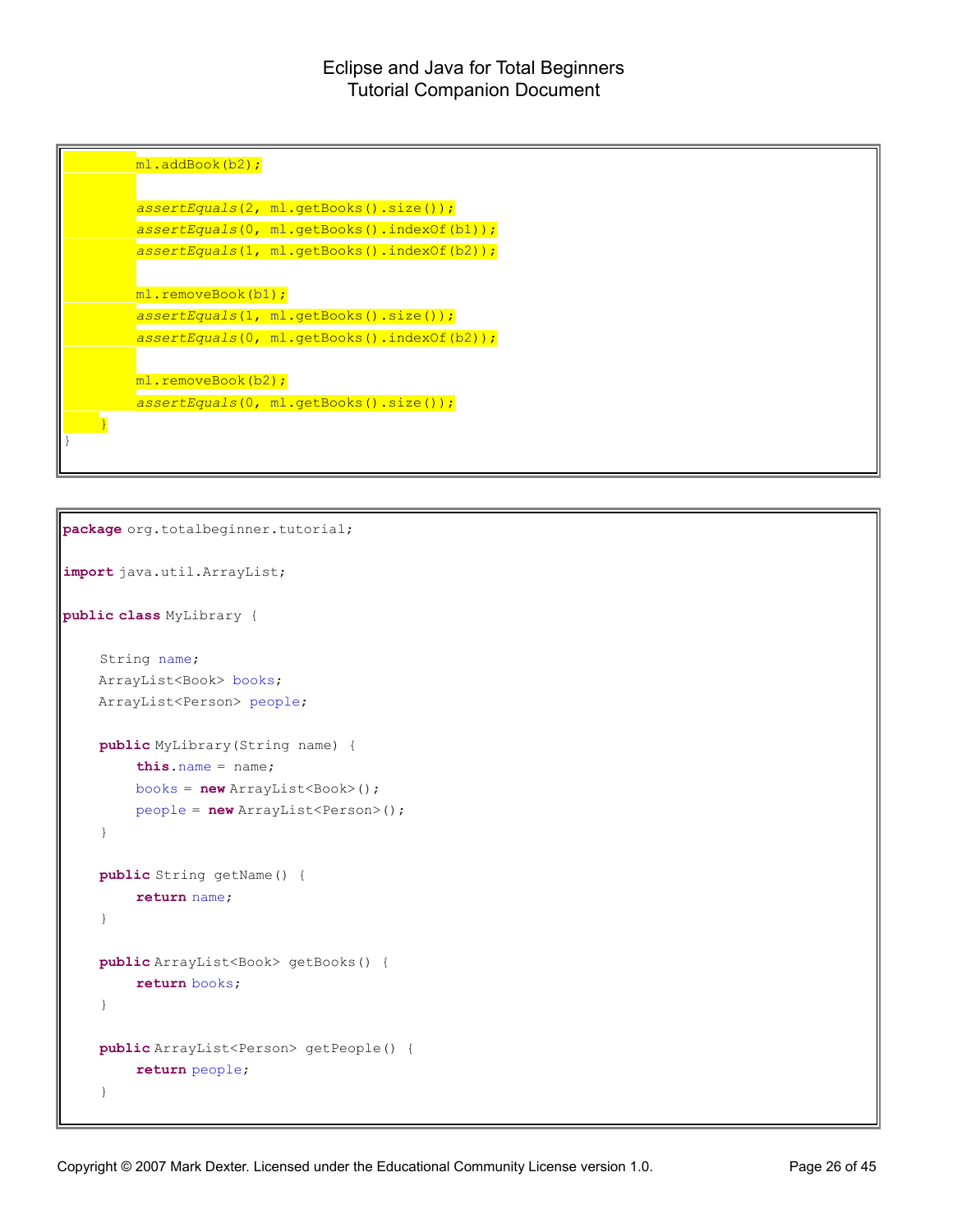```
public void addBook(Book b1) {
        this.books.add(b1);
    }
    public void removeBook(Book b1) {
        this.books.remove(b1);
    }
    public void addPerson(Person p1) {
        this.people.add(p1);
    }
    public void removePerson(Person p1) {
        this.people.remove(p1);
    }
}
```
### **Lesson 12 – Create checkOut, checkIn Methods**

```
package org.totalbeginner.tutorial;
import java.util.ArrayList;
import junit.framework.TestCase;
public class MyLibraryTest extends TestCase {
    private Book b1;
    private Book b2;
    private Person p1;
    private Person p2;
    private MyLibrary ml;
    // test constructor
    public void testMyLibrary() {
        MyLibrary ml = new MyLibrary("Test");
         assertEquals("Test", ml.name);
```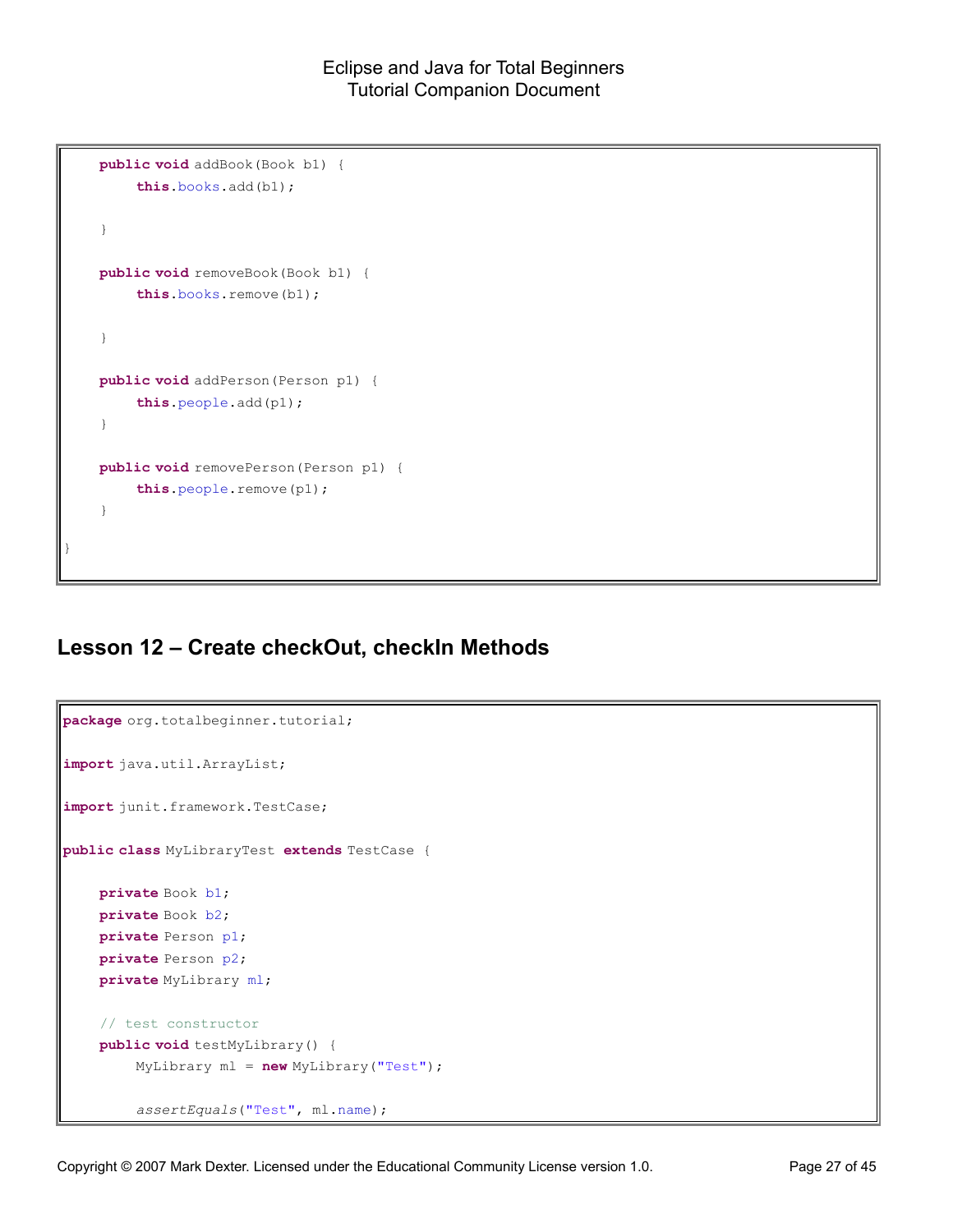```
assertTrue(ml.books instanceof ArrayList);
    assertTrue(ml.people instanceof ArrayList);
}
public void setup() {
    b1 = new Book("Book1");
    b2 = new Book("Book2");
    p1 = new Person();
    p2 = new Person();
    p1.setName("Fred");
    p2.setName("Sue");
    ml = new MyLibrary("Test");
}
public void testAddBook() {
    //create test objects
    setup();
    //test initial size is 0
    assertEquals(0, ml.getBooks().size());
    ml.addBook(b1);
    ml.addBook(b2);
    assertEquals(2, ml.getBooks().size());
    assertEquals(0, ml.getBooks().indexOf(b1));
    assertEquals(1, ml.getBooks().indexOf(b2));
    ml.removeBook(b1);
    assertEquals(1, ml.getBooks().size());
    assertEquals(0, ml.getBooks().indexOf(b2));
    ml.removeBook(b2);
    assertEquals(0, ml.getBooks().size());
}
    private void addItems() {
        ml.addBook(b1);
         ml.addBook(b2);
         ml.addPerson(p1);
```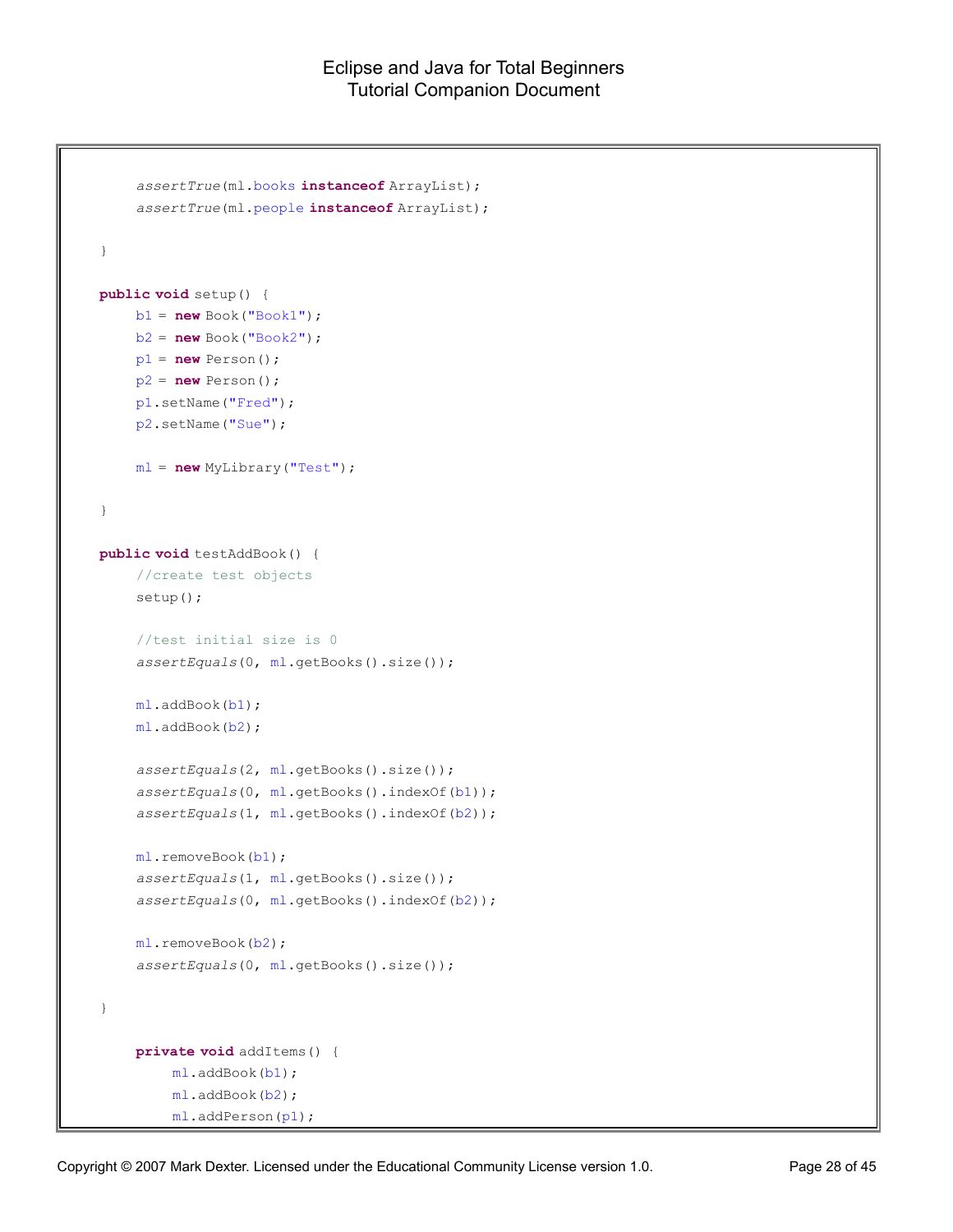

```
package org.totalbeginner.tutorial;
import java.util.ArrayList;
public class MyLibrary {
    String name;
    ArrayList<Book> books;
    ArrayList<Person> people;
    public MyLibrary(String name) {
        this.name = name;
        books = new ArrayList<Book>();
```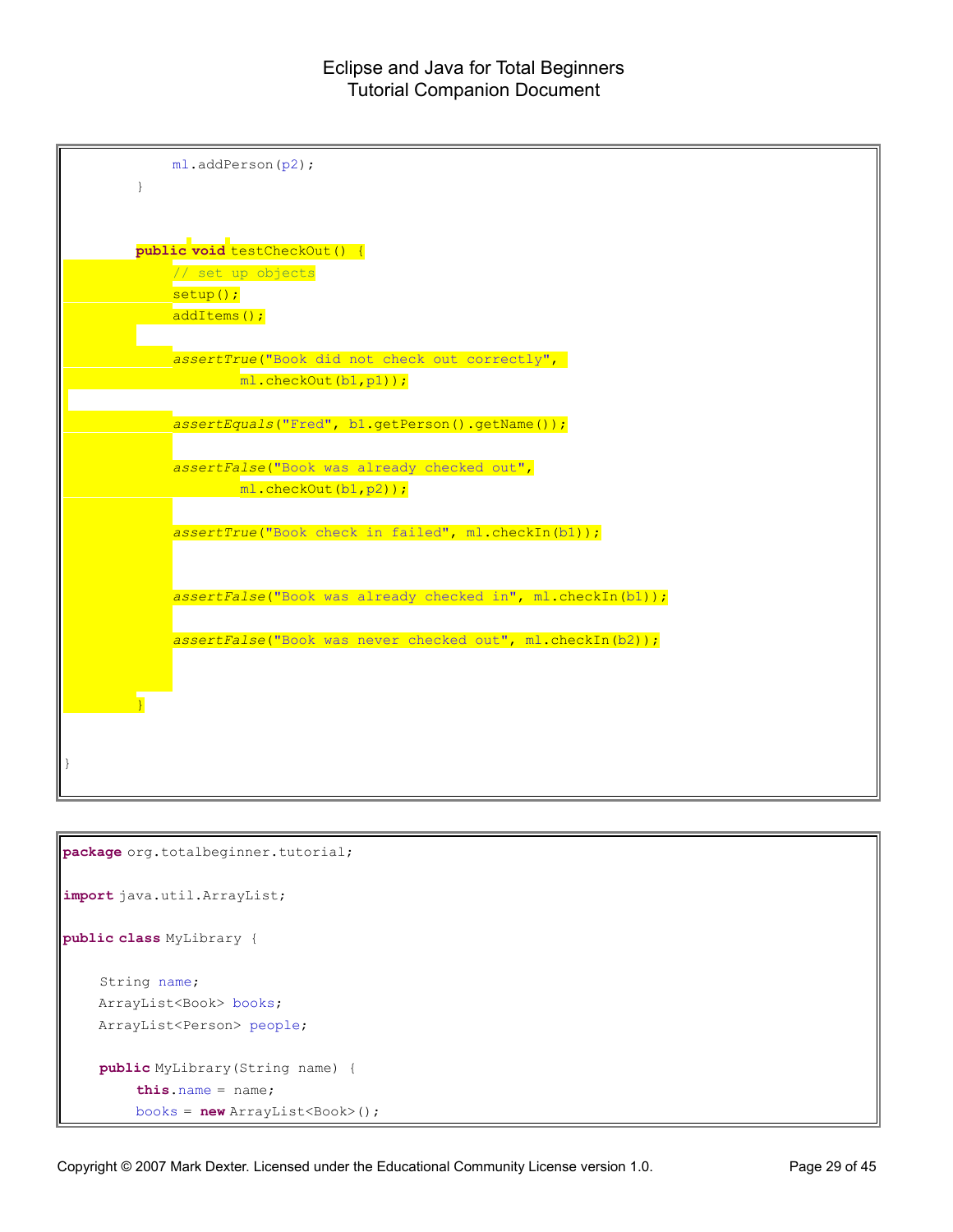```
people = new ArrayList<Person>();
}
public String getName() {
    return name;
}
public ArrayList<Book> getBooks() {
    return books;
}
public ArrayList<Person> getPeople() {
    return people;
}
public void addBook(Book b1) {
    this.books.add(b1);
}
public void removeBook(Book b1) {
    this.books.remove(b1);
}
public void addPerson(Person p1) {
    this.people.add(p1);
}
public void removePerson(Person p1) {
    this.people.remove(p1);
}
public boolean checkOut(Book b1, Person p1) {
    if ((b1.getPerson() == null) ){
         b1.setPerson(p1);
         return true;
     }
    else {
        return false;
    }
}
public boolean checkIn(Book b1) {
    if (b1.getPerson() != null) {
```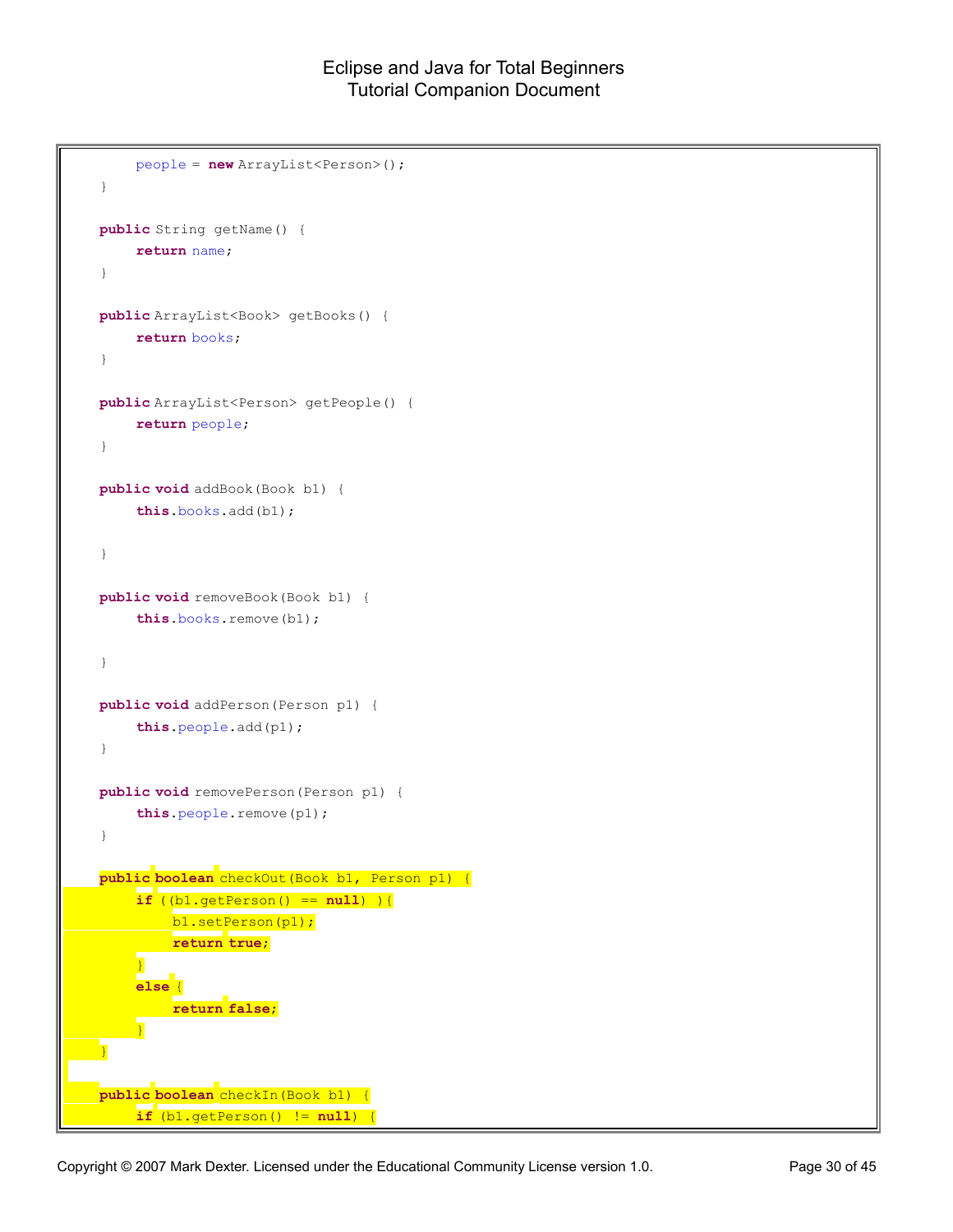| b1.setPerson(null); |
|---------------------|
| return true;        |
|                     |
| else                |
| return false;       |
|                     |
|                     |
|                     |
|                     |
|                     |

### **Lesson 13 – Continue checkOut Method**

```
package org.totalbeginner.tutorial;
import java.util.ArrayList;
public class MyLibrary {
    String name;
   ArrayList<Book> books;
    ArrayList<Person> people;
    public MyLibrary(String name) {
        this.name = name;
        books = new ArrayList<Book>();
        people = new ArrayList<Person>();
    }
    public String getName() {
        return name;
    }
    public ArrayList<Book> getBooks() {
        return books;
    }
    public ArrayList<Person> getPeople() {
        return people;
    }
```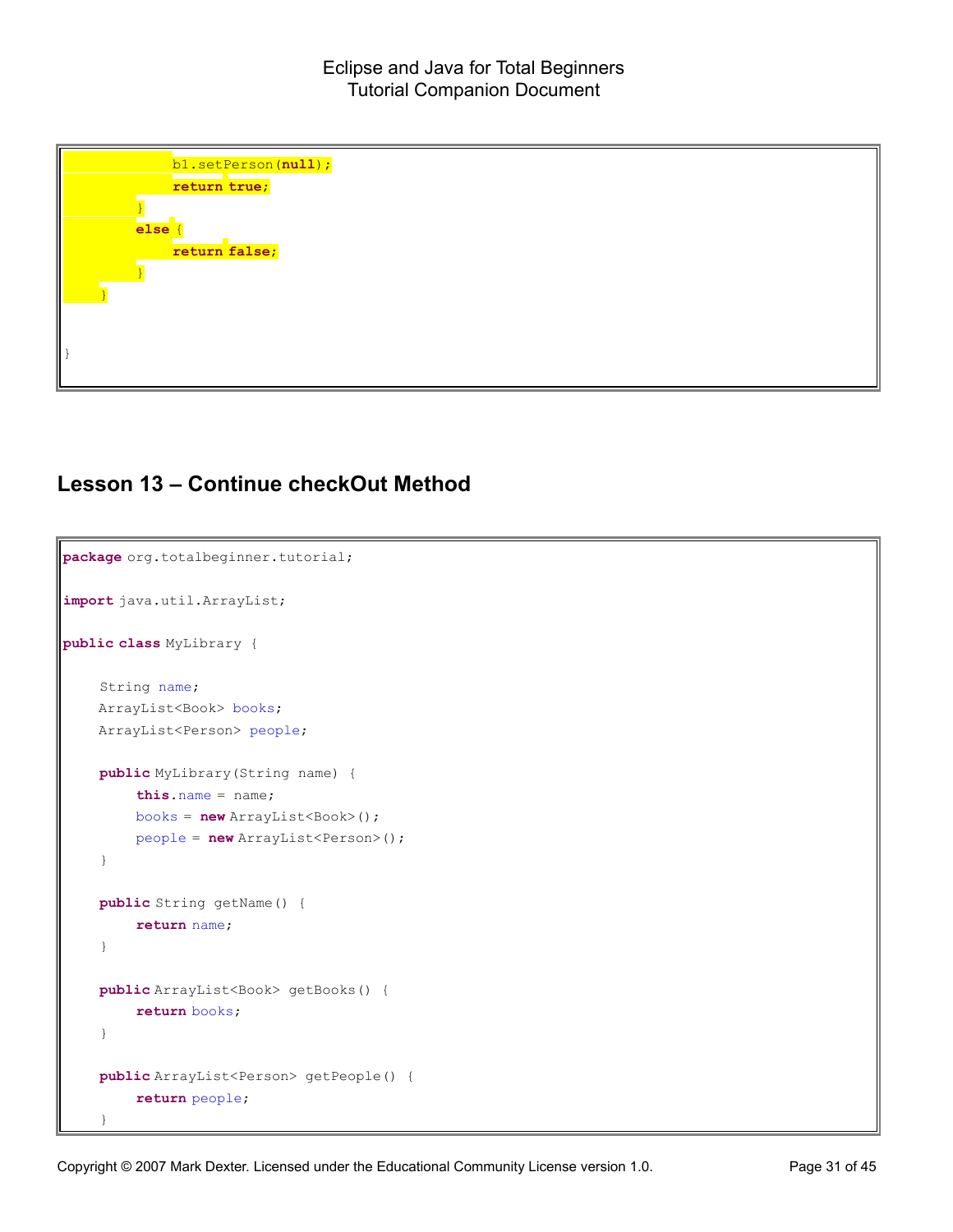```
public void addBook(Book b1) {
        this.books.add(b1);
    }
   public void removeBook(Book b1) {
        this.books.remove(b1);
    }
   public void addPerson(Person p1) {
        this.people.add(p1);
    }
   public void removePerson(Person p1) {
        this.people.remove(p1);
    }
   public boolean checkOut(Book b1, Person p1) {
        if ((b1.getPerson() == null) ){
            b1.setPerson(p1);
            return true;
        }
        else {
           return false;
        }
    }
   public boolean checkIn(Book b1) {
        // TODO Auto-generated method stub
        return false;
   }
   public ArrayList<Book> getBooksForPerson(Person p1) {
        // TODO Auto-generated method stub
        return null;
    }
}
```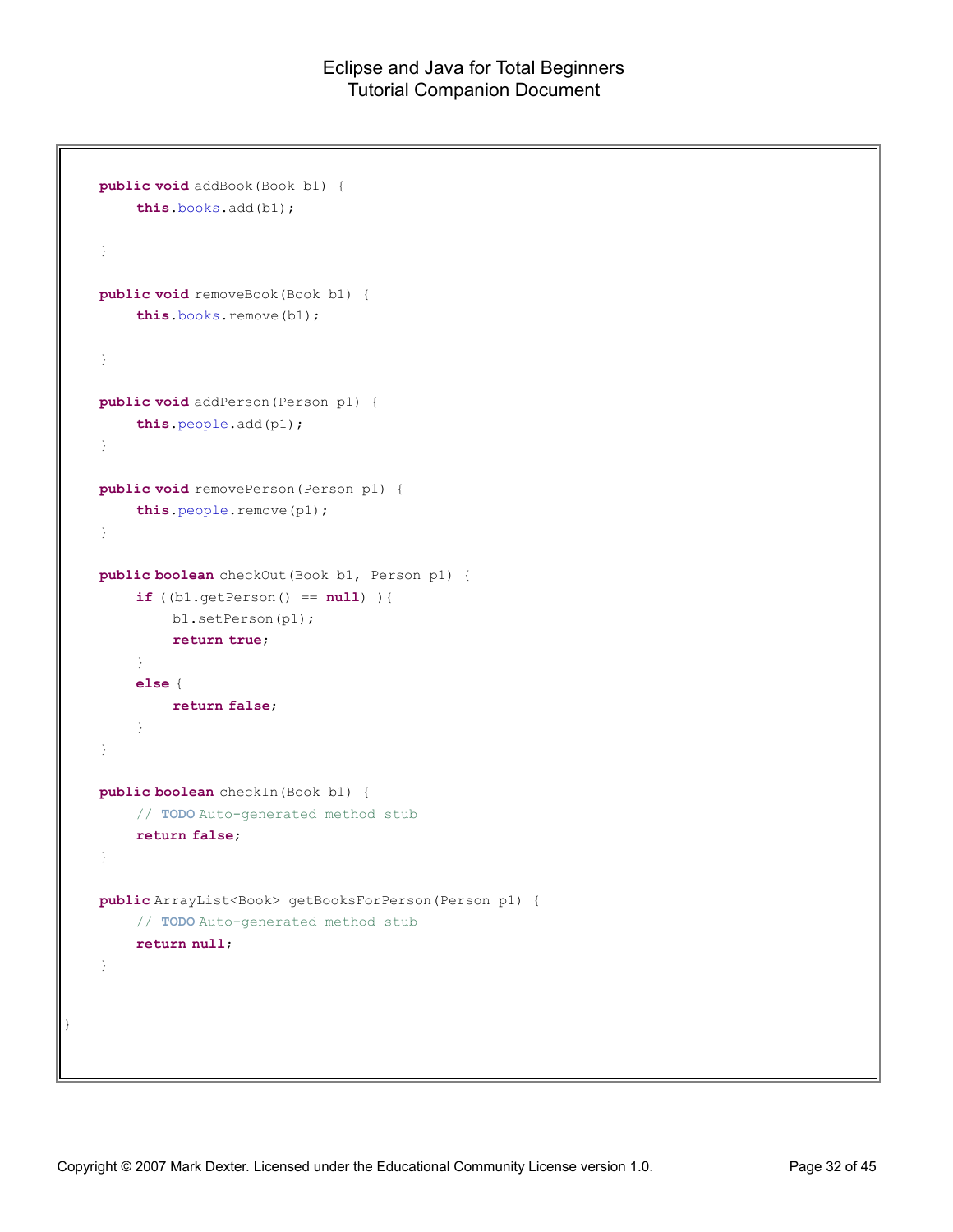### **Lesson 14 – Finish checkOut Method**

```
package org.totalbeginner.tutorial;
import java.util.ArrayList;
public class MyLibrary {
    String name;
    ArrayList<Book> books;
    ArrayList<Person> people;
    public MyLibrary(String name) {
        this.name = name;
        books = new ArrayList<Book>();
        people = new ArrayList<Person>();
    }
    public String getName() {
        return name;
    }
    public ArrayList<Book> getBooks() {
        return books;
    }
    public ArrayList<Person> getPeople() {
        return people;
    }
    public void addBook(Book b1) {
        this.books.add(b1);
    }
    public void removeBook(Book b1) {
        this.books.remove(b1);
    }
    public void addPerson(Person p1) {
        this.people.add(p1);
    }
```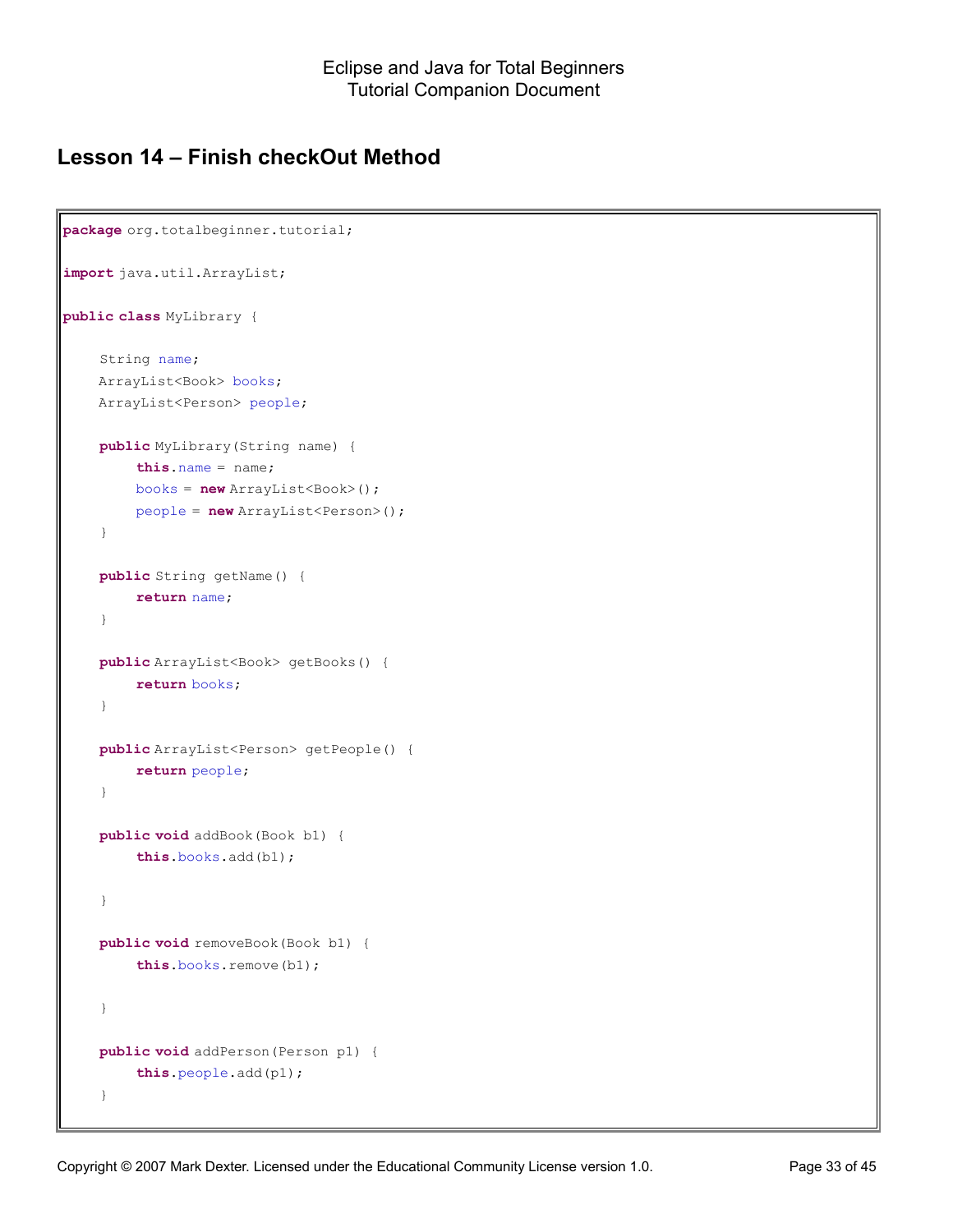```
public void removePerson(Person p1) {
        this.people.remove(p1);
    }
   public boolean checkOut(Book b1, Person p1) {
        int booksOut = this.getBooksForPerson(p1).size();
        if ((b1.getPerson() == null) &&
             booksOut < p1.getMaximumBooks()){
            b1.setPerson(p1);
            return true;
        }
        else {
            return false;
        }
    }
   public boolean checkIn(Book b1) {
        if (b1.getPerson() != null) {
            b1.setPerson(null);
            return true;
        }
        else {
            return false;
        }
    }
   public ArrayList<Book> getBooksForPerson(Person p1) {
        ArrayList<Book> result = new ArrayList<Book>();
        for (Book aBook : this.getBooks()) {
             if ((aBook.getPerson() != null) && 
                (aBook.getPerson().getName()
               .equals(p1.getName())))
             {
               result.add(aBook);
             }
        }
        return result;
    }
}
```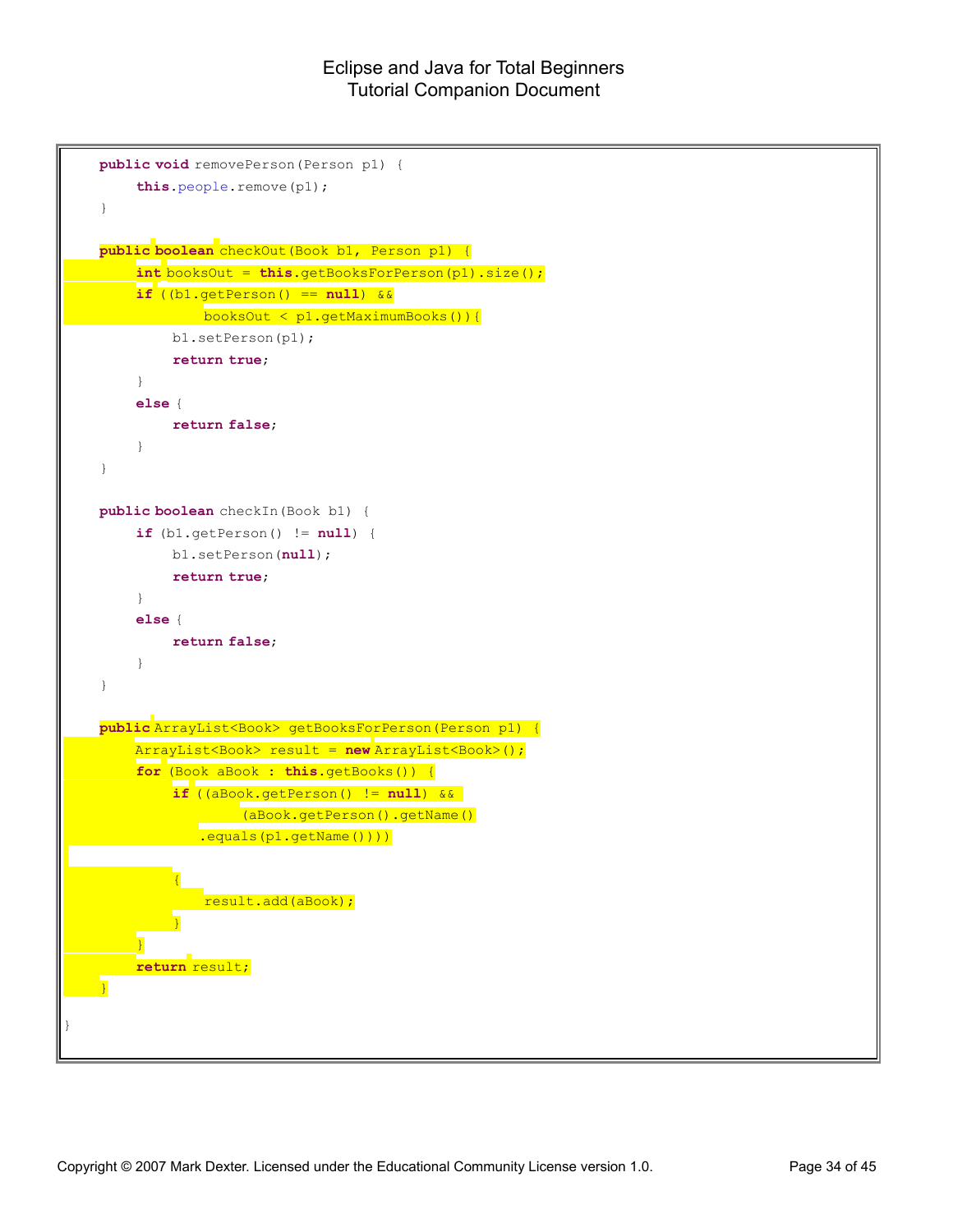### **Lesson 15 – Finish MyLibrary Methods**

```
package org.totalbeginner.tutorial;
import java.util.ArrayList;
import junit.framework.TestCase;
public class MyLibraryTest extends TestCase {
    private Book b1;
    private Book b2;
    private Person p1;
    private Person p2;
    private MyLibrary ml;
    // test constructor
    public void testMyLibrary() {
        MyLibrary ml = new MyLibrary("Test");
        assertEquals("Test", ml.name);
        assertTrue(ml.books instanceof ArrayList);
        assertTrue(ml.people instanceof ArrayList);
    }
    public void setup() {
        b1 = new Book("Book1");
        b2 = new Book("Book2");
        p1 = new Person();
        p2 = new Person();
        p1.setName("Fred");
        p2.setName("Sue");
        ml = new MyLibrary("Test");
    }
    public void testAddBook() {
        //create test objects
        setup();
         //test initial size is 0
```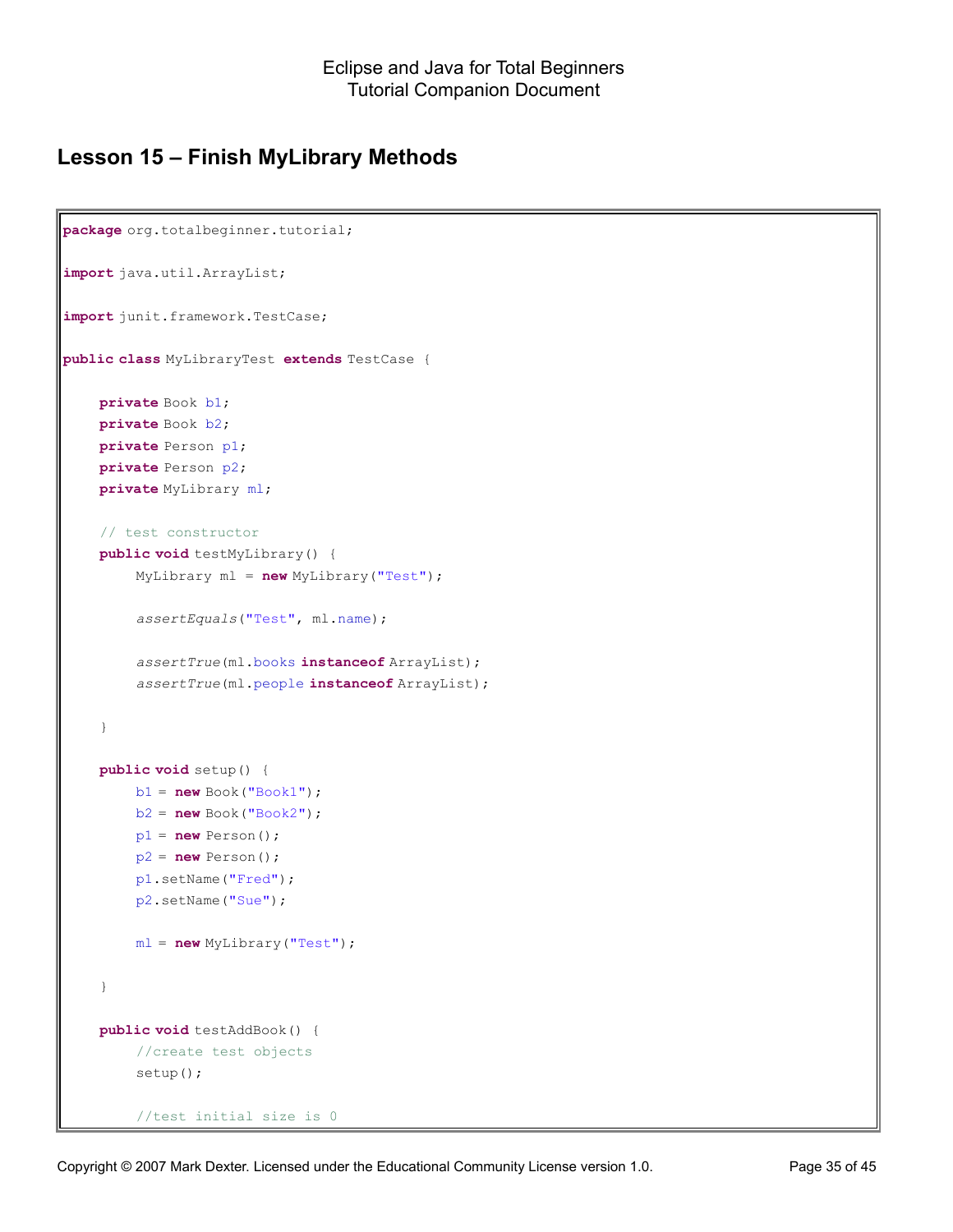```
assertEquals(0, ml.getBooks().size());
    ml.addBook(b1);
    ml.addBook(b2);
    assertEquals(2, ml.getBooks().size());
    assertEquals(0, ml.getBooks().indexOf(b1));
    assertEquals(1, ml.getBooks().indexOf(b2));
    ml.removeBook(b1);
    assertEquals(1, ml.getBooks().size());
    assertEquals(0, ml.getBooks().indexOf(b2));
    ml.removeBook(b2);
    assertEquals(0, ml.getBooks().size());
}
    public void testCheckOut() {
        // set up objects
        setup();
        addItems();
        assertTrue("Book did not check out correctly", 
                ml.checkOut(b1,p1));
        assertEquals("Fred", b1.getPerson().getName());
        assertFalse("Book was already checked out",
                ml.checkOut(b1,p2));
        assertTrue("Book check in failed", ml.checkIn(b1));
        assertFalse("Book was already checked in", ml.checkIn(b1));
        assertFalse("Book was never checked out", ml.checkIn(b2));
        // additional test for maximumBooks
        setup();
        p1.setMaximumBooks(1);
        addItems();
```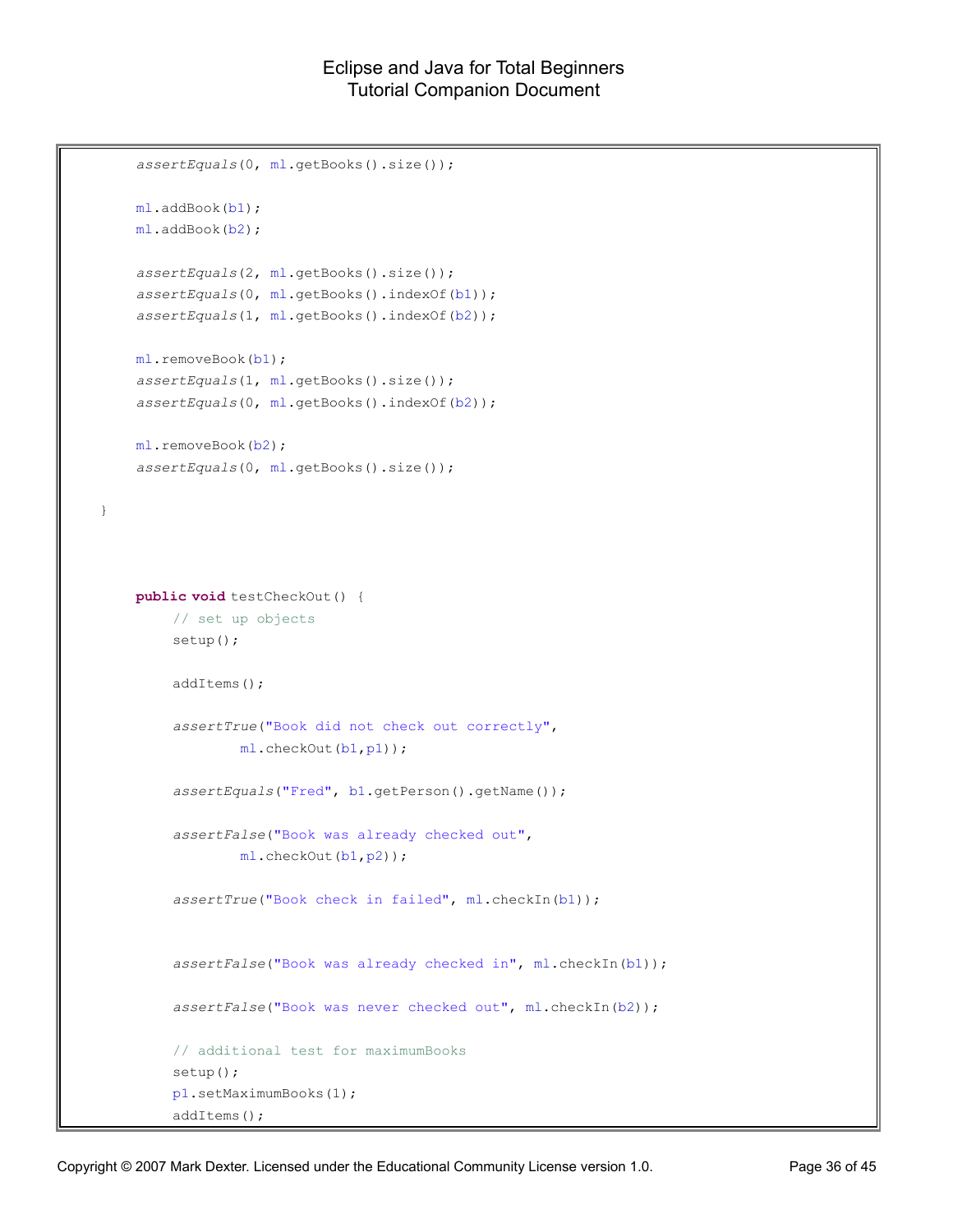```
assertTrue("First book did not check out", 
            ml.checkOut(b2, p1));
    assertFalse("Second book should not have checked out", 
            ml.checkOut(b1, p1));
}
private void addItems() {
    ml.addBook(b1);
    ml.addBook(b2);
    ml.addPerson(p1);
    ml.addPerson(p2);
}
public void testGetBooksForPerson() {
    setup();
    addItems();
    assertEquals(0, ml.getBooksForPerson(p1).size());
    ml.checkOut(b1, p1);
    ArrayList<Book> testBooks = ml.getBooksForPerson(p1);
    assertEquals(1, testBooks.size());
    assertEquals(0, testBooks.indexOf(b1));
    ml.checkOut(b2, p1);
    testBooks = ml.getBooksForPerson(p1);
    assertEquals(2, testBooks.size());
    assertEquals(1, testBooks.indexOf(b2));
}
public void testGetAvailableBooks() {
    setup();
    addItems();
    ArrayList<Book> testBooks = ml.getAvailableBooks();
    assertEquals(2, testBooks.size());
    assertEquals(1, testBooks.indexOf(b2));
    ml.checkOut(b1, p1);
    testBooks = ml.getAvailableBooks();
    assertEquals(1, testBooks.size());
    assertEquals(0, testBooks.indexOf(b2));
```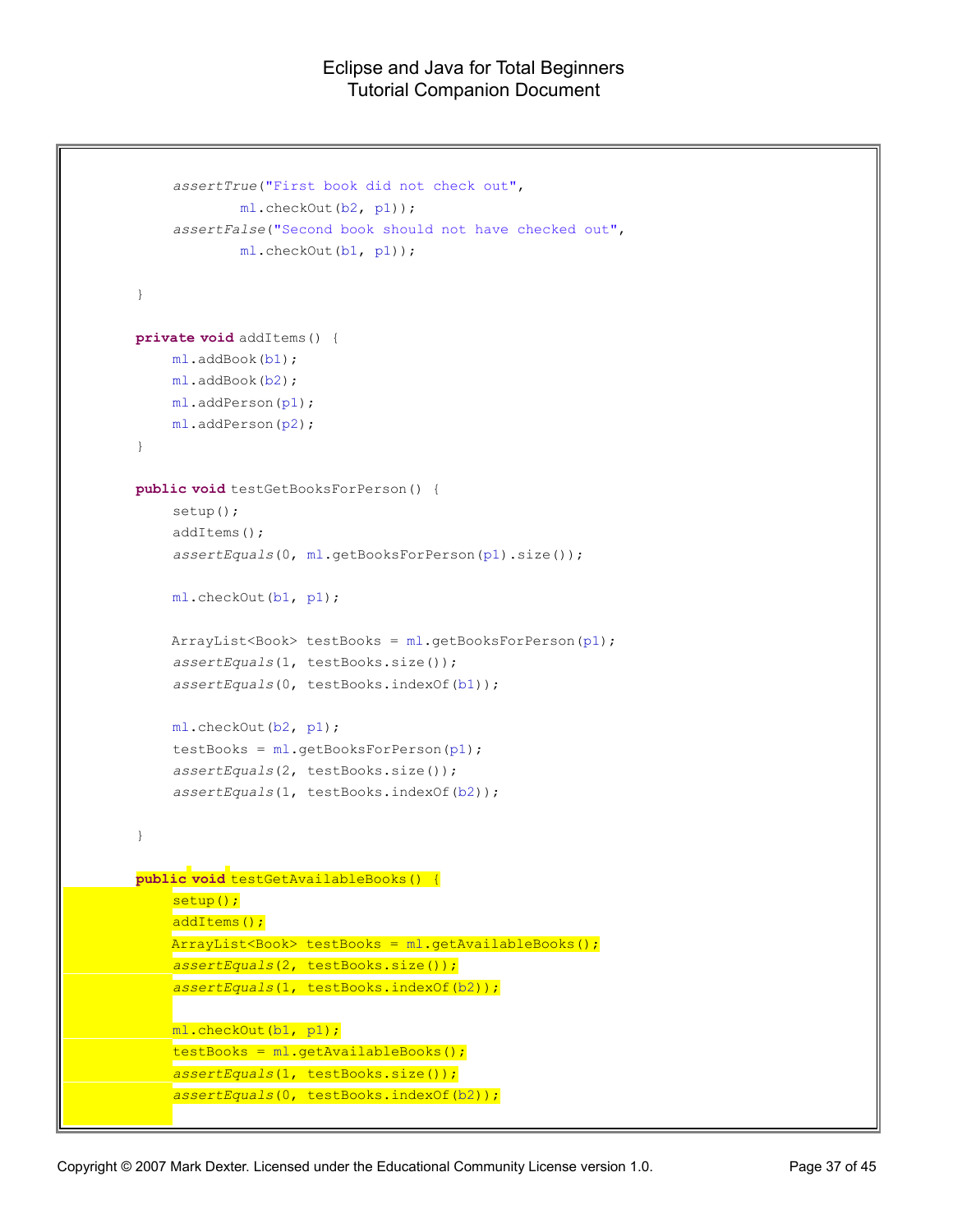

```
package org.totalbeginner.tutorial;
import java.util.ArrayList;
public class MyLibrary {
    String name;
```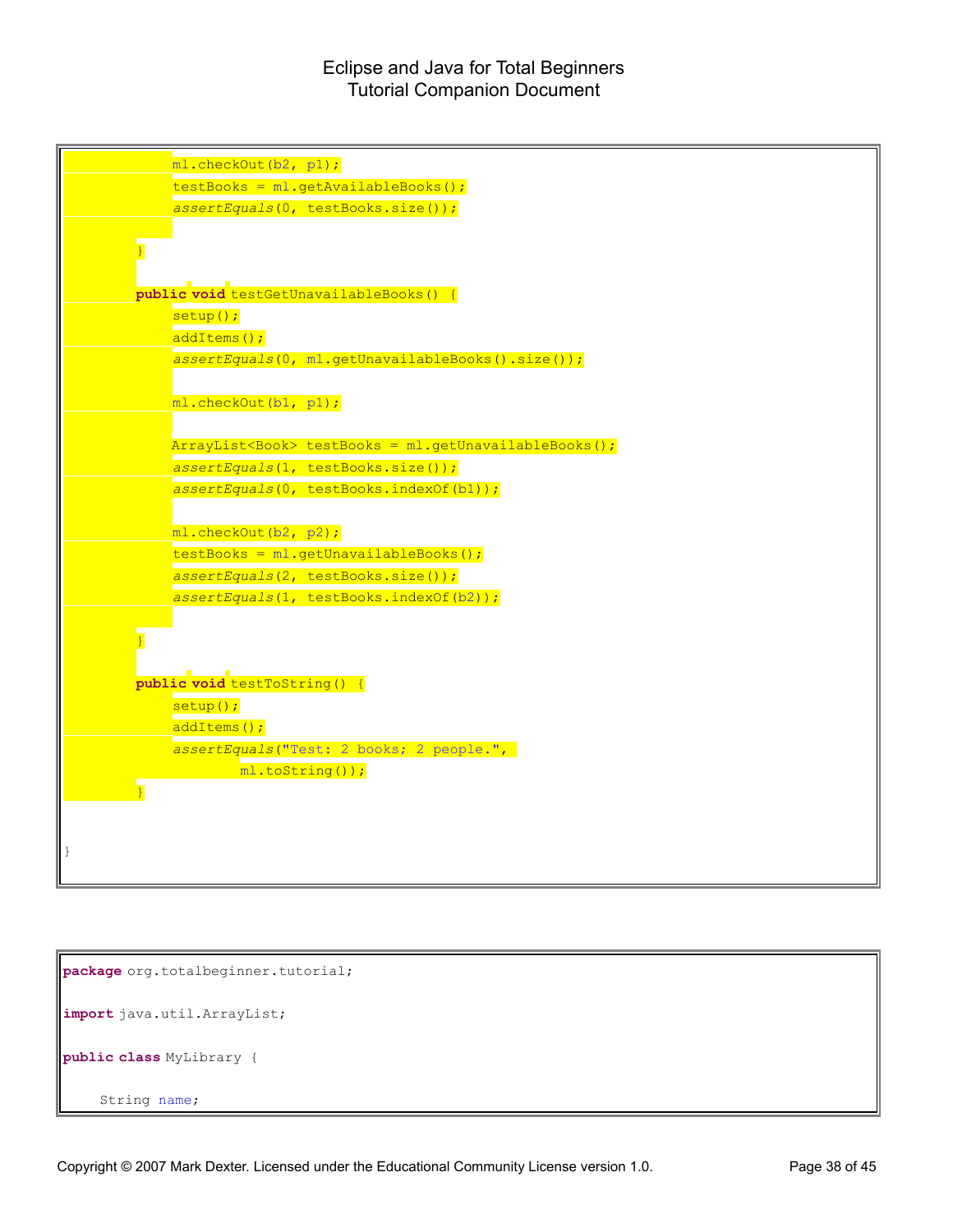```
ArrayList<Book> books;
ArrayList<Person> people;
public MyLibrary(String name) {
    this.name = name;
    books = new ArrayList<Book>();
    people = new ArrayList<Person>();
}
public String getName() {
    return name;
}
public ArrayList<Book> getBooks() {
    return books;
}
public ArrayList<Person> getPeople() {
    return people;
}
public void addBook(Book b1) {
    this.books.add(b1);
}
public void removeBook(Book b1) {
    this.books.remove(b1);
}
public void addPerson(Person p1) {
    this.people.add(p1);
}
public void removePerson(Person p1) {
    this.people.remove(p1);
}
public boolean checkOut(Book b1, Person p1) {
    int booksOut = this.getBooksForPerson(p1).size();
    if ((b1.getPerson() == null) &&
            booksOut < p1.getMaximumBooks()){
        b1.setPerson(p1);
         return true;
```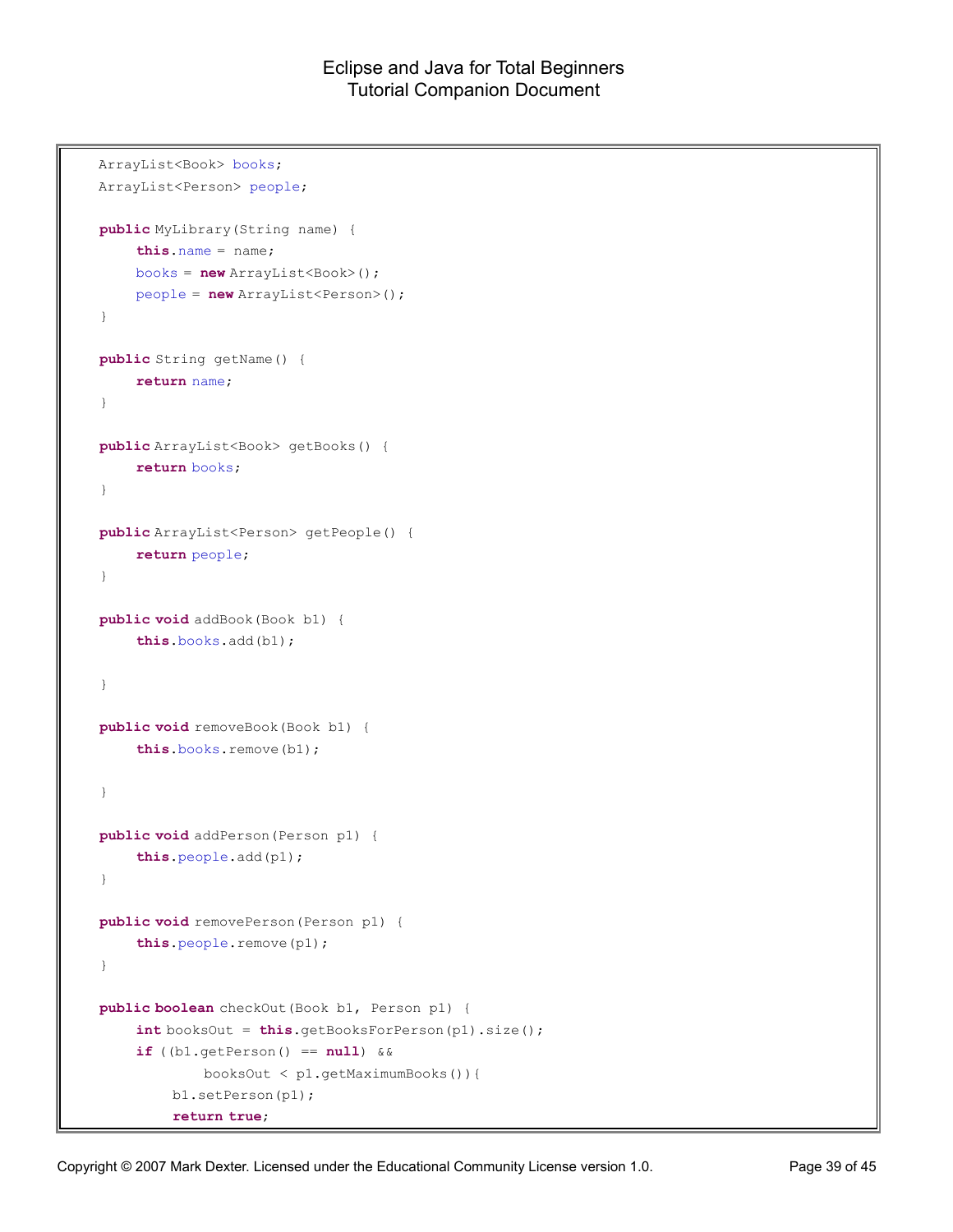```
}
    else {
        return false;
    }
}
public boolean checkIn(Book b1) {
    if (b1.getPerson() != null) {
        b1.setPerson(null);
         return true;
    }
    else {
        return false;
    }
}
public ArrayList<Book> getBooksForPerson(Person p1) {
    ArrayList<Book> result = new ArrayList<Book>();
    for (Book aBook : this.getBooks()) {
         if ((aBook.getPerson() != null) && 
                 (aBook.getPerson().getName()
            .equals(p1.getName())))
         {
             result.add(aBook);
         }
    }
    return result;
}
public ArrayList<Book> getAvailableBooks() {
    ArrayList<Book> result = new ArrayList<Book>();
    for (Book aBook : this.getBooks()) {
         if (aBook.getPerson() == null) {
           result.add(aBook);
         }
     }
    return result;
}
public ArrayList<Book> getUnavailableBooks() {
    ArrayList<Book> result = new ArrayList<Book>();
    for (Book aBook : this.getBooks()) {
         if (aBook.getPerson() != null) {
```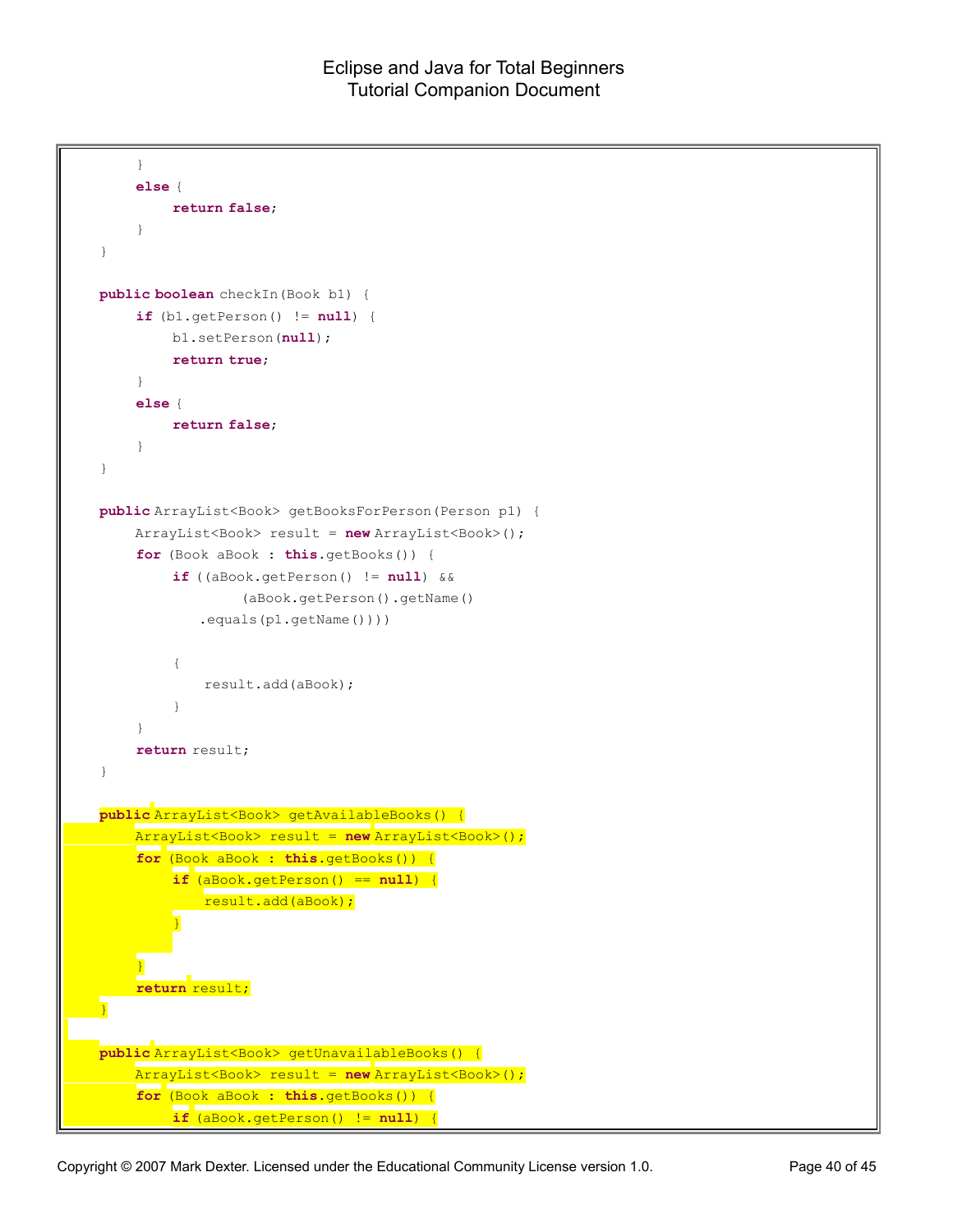

### **Lesson 16 – Create main Method and JAR File**

```
package org.totalbeginner.tutorial;
import java.util.ArrayList;
public class MyLibrary {
    String name;
    ArrayList<Book> books;
    ArrayList<Person> people;
    public MyLibrary(String name) {
        this.name = name;
        books = new ArrayList<Book>();
        people = new ArrayList<Person>();
    }
    public String getName() {
        return name;
    }
    public ArrayList<Book> getBooks() {
        return books;
    }
```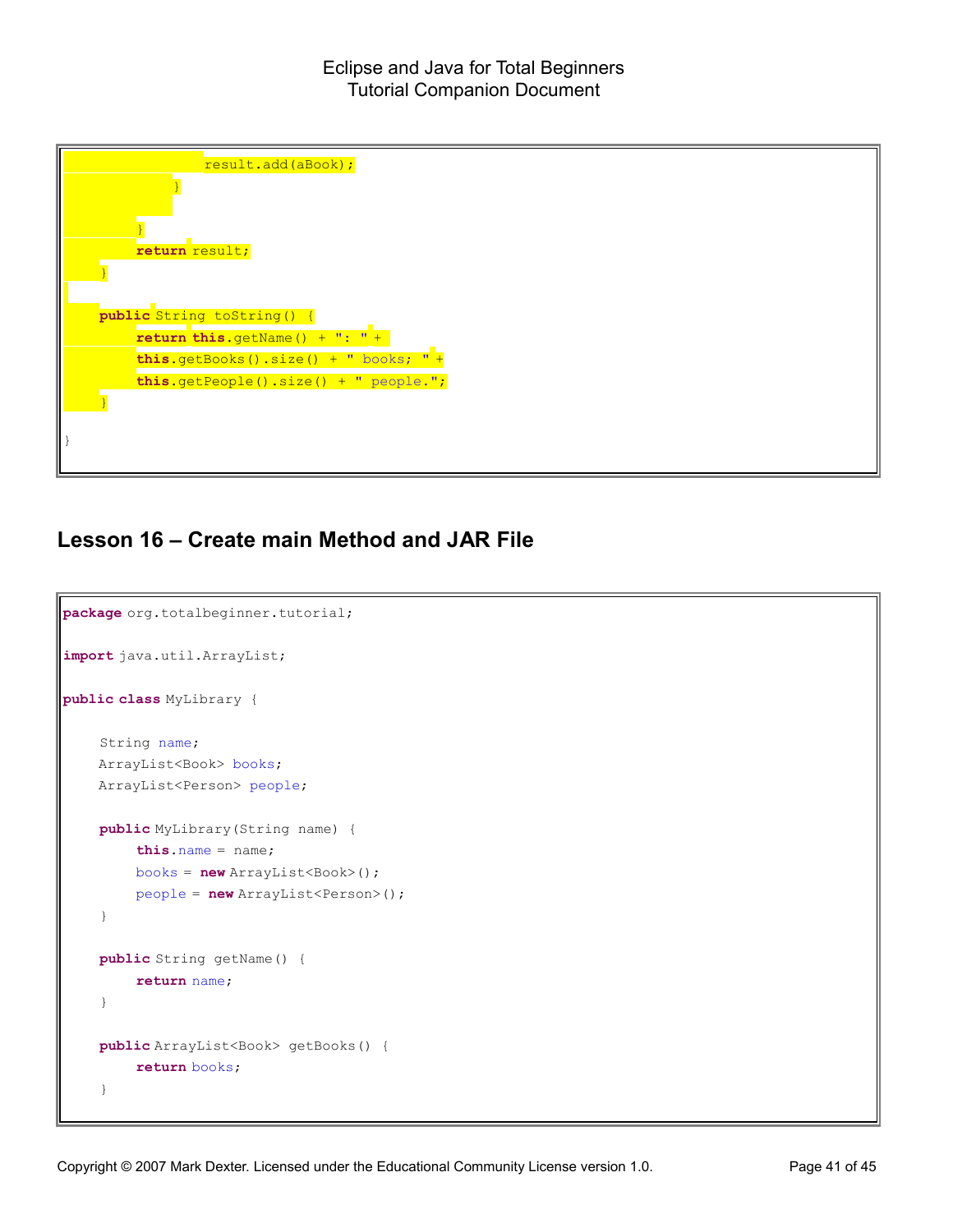```
public ArrayList<Person> getPeople() {
    return people;
}
public void addBook(Book b1) {
    this.books.add(b1);
}
public void removeBook(Book b1) {
    this.books.remove(b1);
}
public void addPerson(Person p1) {
    this.people.add(p1);
}
public void removePerson(Person p1) {
    this.people.remove(p1);
}
public boolean checkOut(Book b1, Person p1) {
    int booksOut = this.getBooksForPerson(p1).size();
    if ((b1.getPerson() == null) &&
            booksOut < p1.getMaximumBooks()){
        b1.setPerson(p1);
        return true;
    }
    else {
        return false;
    }
}
public boolean checkIn(Book b1) {
    if (b1.getPerson() != null) {
        b1.setPerson(null);
        return true;
    }
    else {
        return false;
    }
}
public ArrayList<Book> getBooksForPerson(Person p1) {
```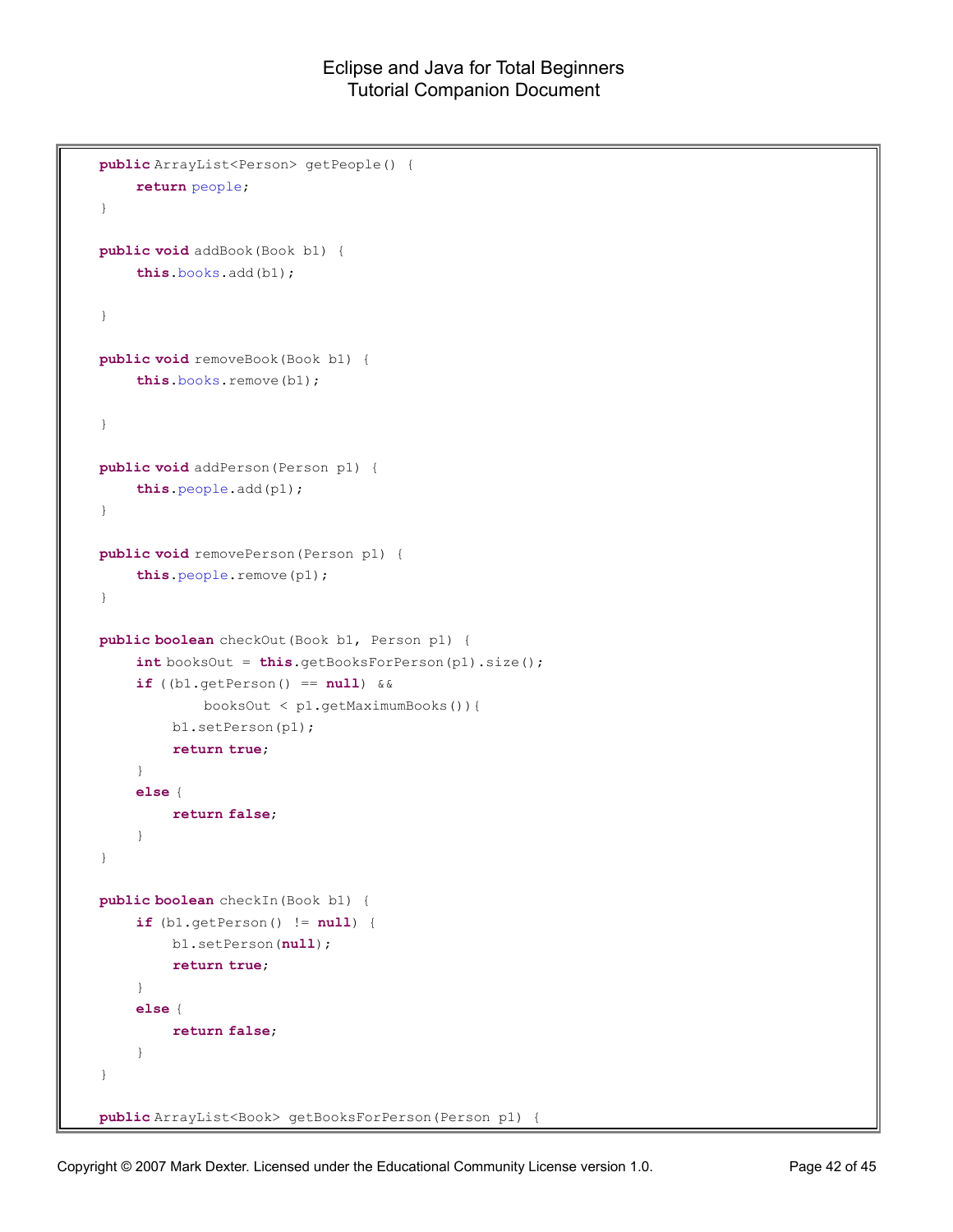```
ArrayList<Book> result = new ArrayList<Book>();
    for (Book aBook : this.getBooks()) {
         if ((aBook.getPerson() != null) && 
                 (aBook.getPerson().getName()
            .equals(p1.getName())))
         {
            result.add(aBook);
         }
    }
    return result;
}
public ArrayList<Book> getAvailableBooks() {
    ArrayList<Book> result = new ArrayList<Book>();
    for (Book aBook : this.getBooks()) {
         if (aBook.getPerson() == null) {
             result.add(aBook);
         }
    }
    return result;
}
public ArrayList<Book> getUnavailableBooks() {
    ArrayList<Book> result = new ArrayList<Book>();
    for (Book aBook : this.getBooks()) {
         if (aBook.getPerson() != null) {
            result.add(aBook);
         }
    }
    return result;
}
public String toString() {
    return this.getName() + ": " + 
    this.getBooks().size() + " books; " +
    this.getPeople().size() + " people.";
}
public static void main(String[] args) {
    // create a new MyLibrary
    MyLibrary testLibrary = new MyLibrary("Test Drive Library");
    Book b1 = new Book("War And Peace");
```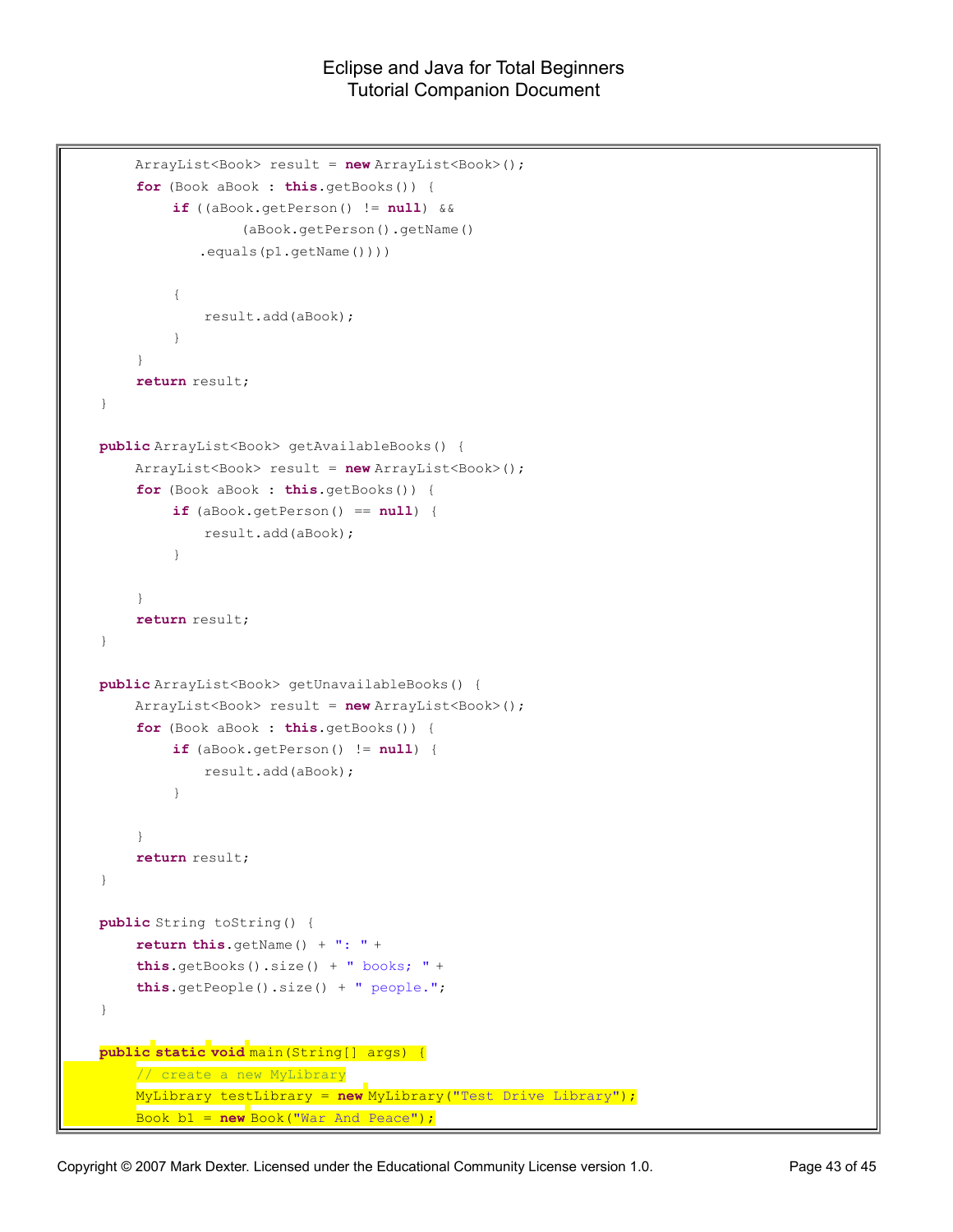